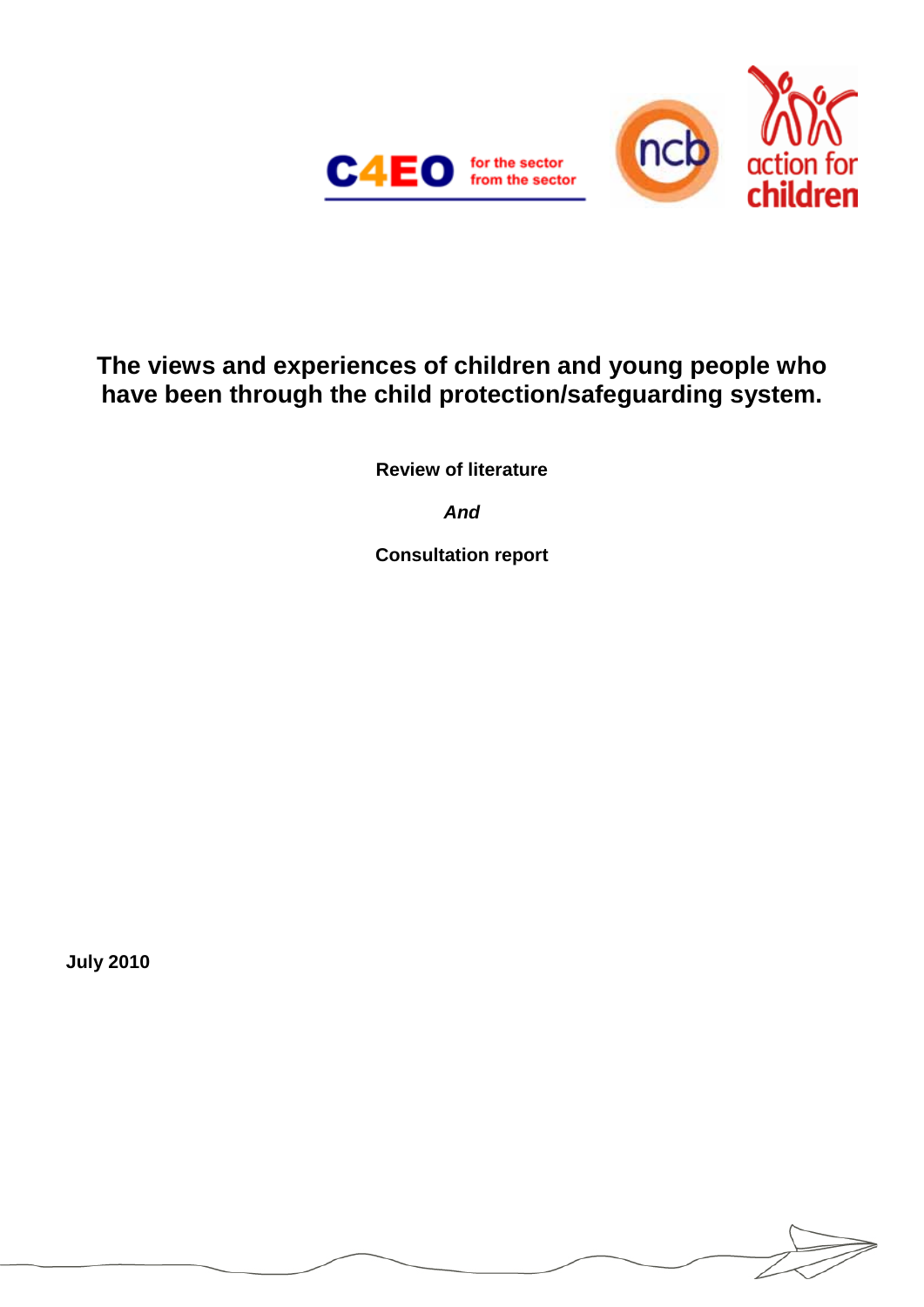## **Overview and background**

Action for Children were commissioned by the Centre for Excellence and Outcomes in Children and Young People's Services (C4EO) to seek the views of children and young people that have been through a child protection or safeguarding system; so C4EO can have a better understanding of interventions that work and why young people and their families are sometimes reluctant to take up social work support and what would be more effective ways of engaging them.

The work was planned with the National Children's Bureau (NCB) who are one of four partners<sup>[1](#page-1-0)</sup> that form C4EO, and one that lead on the internal evaluation of the programme and as well as having the responsibility for ensuring that the views and experiences of children and young people inform the work of the centre.

The overall objective of the work was to give children and young people who have been through the safeguarding system and worked with social workers the opportunity to provide feedback about their experiences. This report will feed into the wider work of C4EO's safeguarding theme<sup>[2](#page-1-1)</sup>.

The work by Action for Children was undertaken in two parts:

- Part 1 A literature review
- $\mathcal{L}^{\text{max}}$ Part 2 – Consultation with young people

The report has been designed to enable C4EO to have a better understanding of the following:

- The interventions that work
- Why young people and their families are sometimes reluctant to take up social work support
- More effective ways of engaging with children and families.

The project has worked towards achieving the following outcomes:

- children and young people shared their views and opinions about their lived experiences  $\mathbf{r}$ of safeguarding systems
- children and young people gave ideas / made suggestions about the ways in which  $\mathbf{r}$ social workers' safeguarding practice could be improved
- C4EO understands what makes it difficult for children and young people to make use of social care services
- C4EO has a better understanding about effective practice that protects children living in highly resistant families where they may be suffering, or are likely to suffer, significant harm because of ill-treatment or the impairment of health or development due to abuse or neglect.

This report summarises the findings from the literature review and the consultation, with recommendations for improvement and change.

<span id="page-1-0"></span> $1$  C4EO is a consortium of four core partners: National Children's Bureau (NCB); National Foundation for Educational Research<br>(NFER); Research in Practice (RIP) and the Social Care Institute for Excellence (SCIE).

<span id="page-1-1"></span>C4EO has 9 priority work themes. These are Early Years; Child Poverty; Disability; Vulnerable (Looked After) Children; Safeguarding; Schools and Communities; Families, Parents and Carers; Youth and Early Intervention.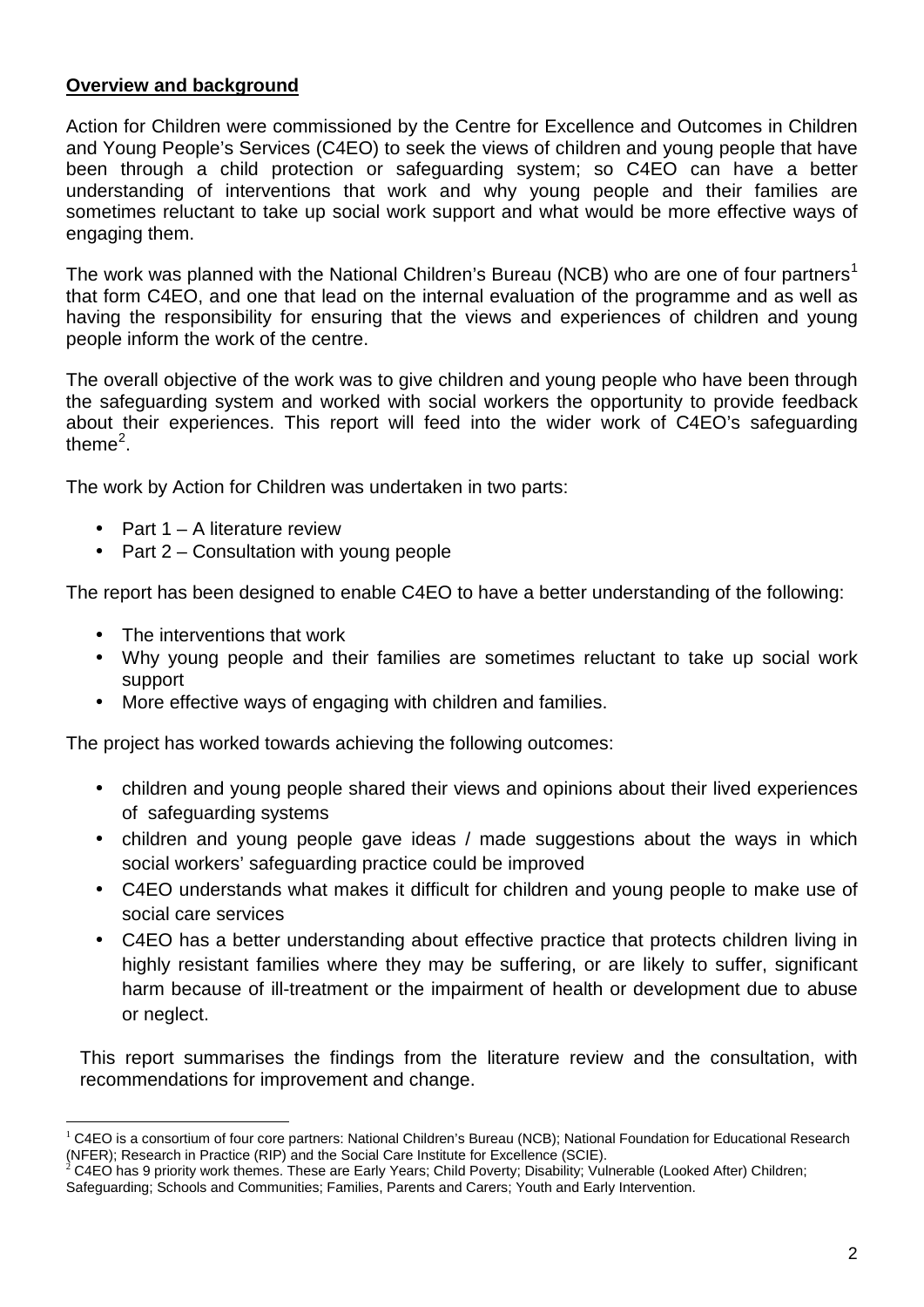## **Part 1**

## **Literature review of studies and consultation post 2000 that cite the views of children and young people about their experiences of the social care system.**

## **1**. **Introduction**

**"It's important you talk to children."** (child interviewed by Brophy, March 2010).

- 1.1 Literature citing children's views of the child protection system per se is limited. Consulting children about an area that is extremely sensitive and potentially traumatic for them is fraught with ethical dilemmas, such as those described vividly by Woolfson et al (2009). Furthermore, making contact with children in these circumstances is very difficult for practical reasons, for example, the need to gain parental consent and work with social worker who has many other pressing demands on their time. (Woolfson et al 2009, Wiffin 2010)
- 1.2 There are a few studies which have specifically addressed these issues, although the majority are now over 10 years old. Nevertheless the findings of these older studies are consistent with the messages from more recent research. Many of these messages are also echoed in work which, while not specifically addressing the views of children involved in the child protection system, bears relevance to the subject. These are studies of children and young people who were involved with professional sources of support.
- 1.3 The research suggests that children and young people have many fears about the repercussions of telling an adult that they are being abused or neglected. They fear that they will be disbelieved, blamed or punished, that telling will make things worse, and that the adults will take over and make decisions without consulting them. Sadly, they are often correct in this. The positive message from the research is that by and large, children feel that invoking child protection system does make things better, but it is less encouraging to find that, in general their fears about losing control are born out in reality.

## **2. The Literature Reviewed**

- 2.1 An internet search was conducted using keywords such as "safeguarding" and "child protection" with the terms "children" "young people" "family" "views" "perspectives" and "consultation". Specific searches of relevant websites e.g. research in practice, DfE, the Children's Commissioners for England, Scotland and Wales, NSPCC, Family Rights Group and CAFCASS were also undertaken.
- 2.2 The parameters of the review had been set to exclude sources written before the year 2000. It appears that this area has not been extensively studied over the last ten years. Although numerous literature reviews were identified which quoted the views and experiences of children and young people, very few of these were (a) recently published (b) specifically relating to children in the child protection system and (c) concerned with their experiences of the system itself rather than the abuse which they had experienced. The literature reviewed has therefore included a variety of sources: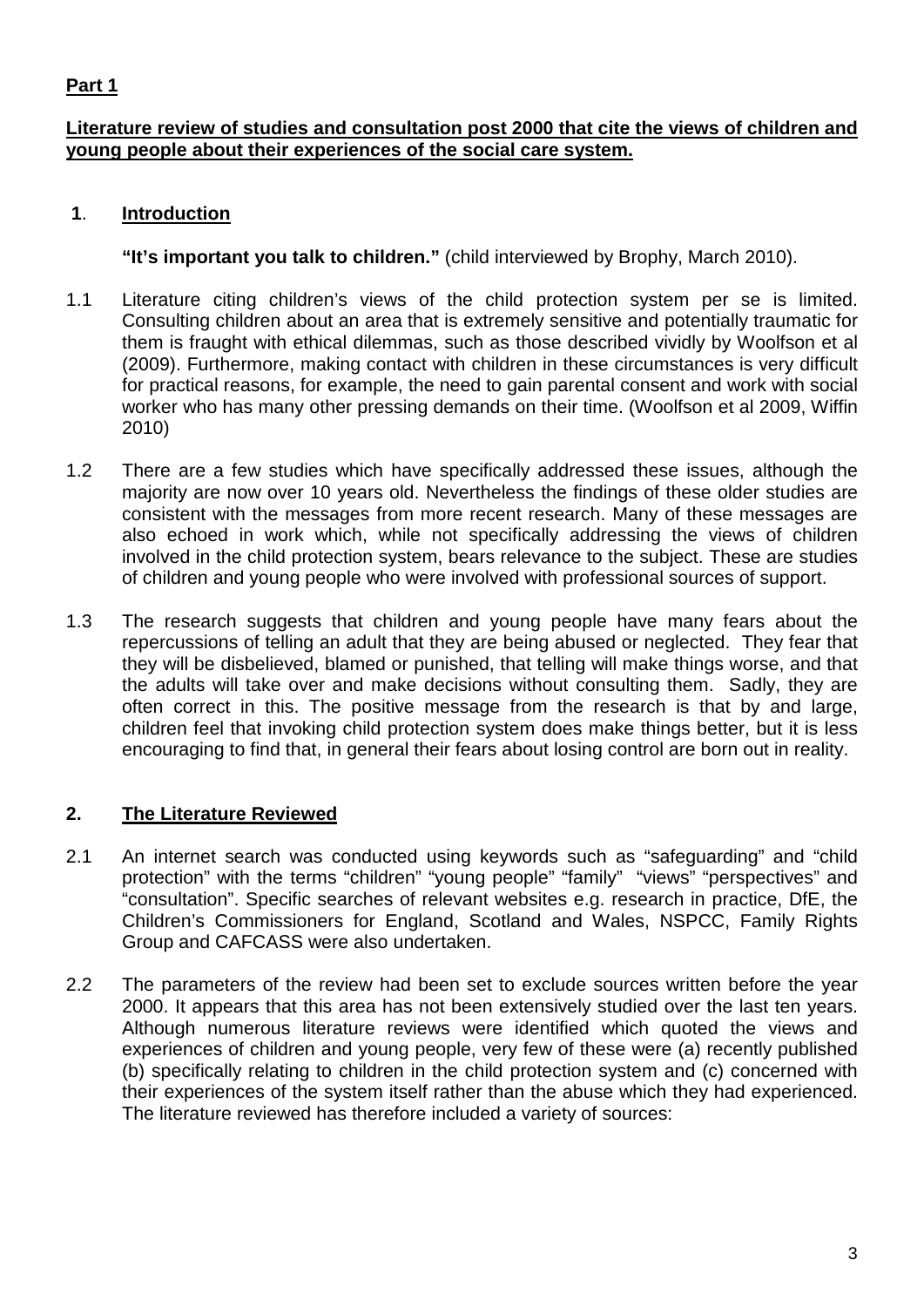1) Studies of children who have been subject to abuse and neglect, talking about their experiences (e.g. Childline). These give a vivid picture of the children's feelings about the abusive situation but less information about the system which tried to protect them. This range of sources does give us valuable information, however, about the barriers which children may experience in their initial contact with the child protection system.

2) Studies of help-seeking behaviour in children and young adults generally were also examined and provide useful information about the qualities of a helping service which children appreciate, and their concerns about seeking help from professionals.

3) Children's views on services generally. Some of these are about general family support services; however, other studies concern the views of children whose situations may well be considered as putting them in need of protection e.g. studies of children exposed to parental drug use, mental ill-health, and/ or domestic violence. Although these were not studies of children's experiences of the child protection system per se, it is reasonable to expect that some of the respondents may have experienced the child protection process, and their views on social work services may therefore have some relevance to the subject area.

4) A handful of studies examined children and families' views of the child protection process (Children's commissioner, Woolfson). Here too there are limitations in the data e.g. small sample size, limited geographical area etc. Some studies which set out with the intention of including children's views were unable to achieve this and had to be satisfied with collecting the views of parents e.g. Cleaver:

"the plan to include the experiences of young people had to be abandoned. The 17 families included only 3 young people aged 10 years and over; only one of whom it had been appropriate to interview." (Cleaver et al 2006)

5) There have been more numerous studies conducted in the past in which children's views of child protection intervention have been sought; McGee and Westcott 1996, who quote Barford, 1993, Berliner and Comte 1995, Farmer and Owen 1995, Roberts and Taylor 1993, Westcott and Davies 1996, but there appear to have been few conducted in the last 10 years. However some important texts from before the research study period will be referred to in this literature review where they have relevance to more recent findings.

- 2.3 This review considers the literature describing children's expressed views and experiences concerning various phases of their involvement with the child protection system:
	- (1) Telling and help seeking
	- (2) The investigation and assessment process
	- (3) Decision making processes
	- (4) Court processes
	- (5) The extent to which children were able to influence decisions
	- (6) Social work action and other interventions
	- (7) Finally it examines the evidence about the extent to which children and young people are consulted about the child protection process, and the extent to which they would wish to be involved.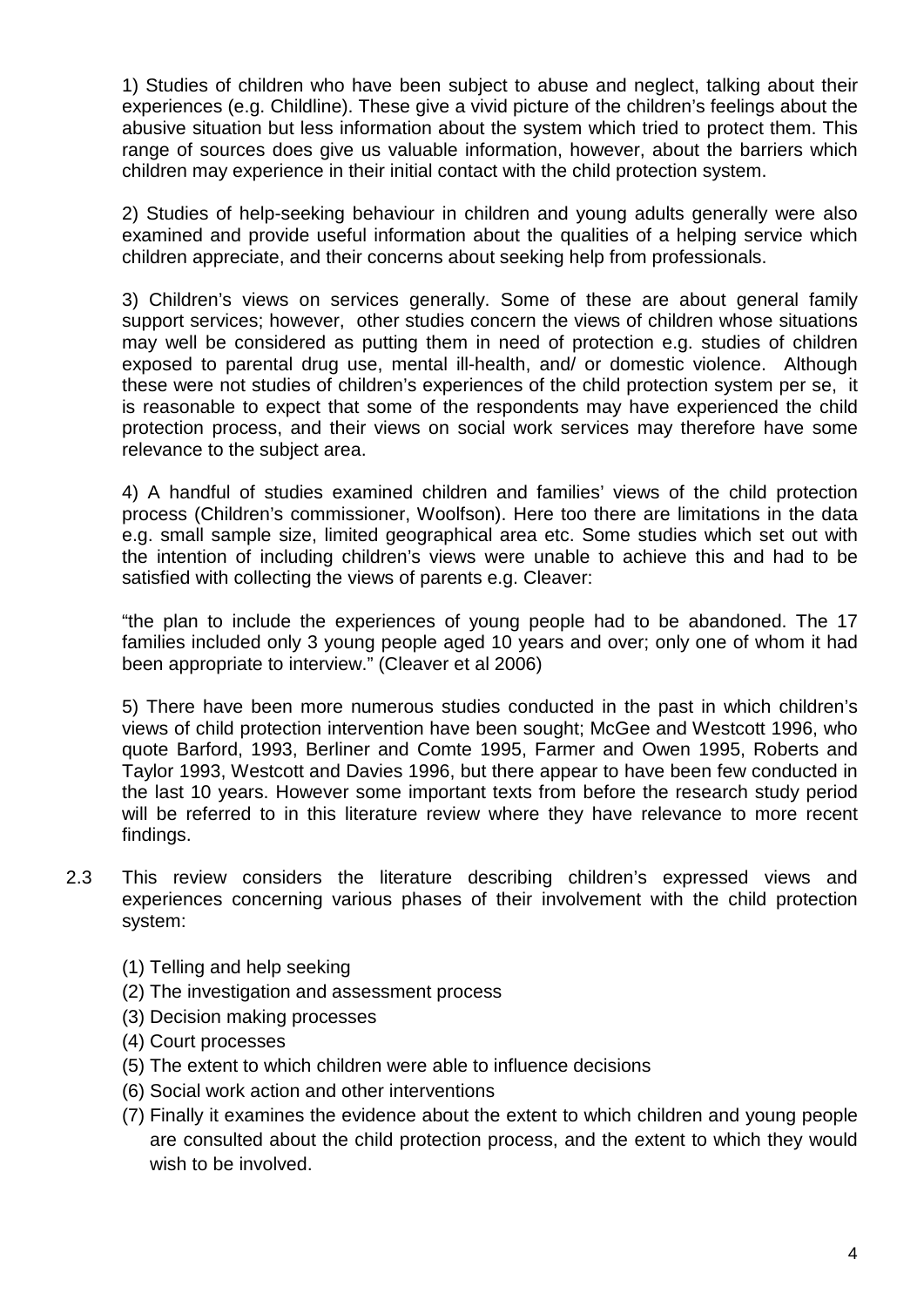## **Telling and help seeking**

## *The people to whom children turn for help*

2.4 Featherstone (2004) examines in her literature review who children tell about their troubles and what the barriers are to telling. She found that the most common people for children to talk to about worries are friends, parents and siblings. Clearly when these people are the source of the abuse this limits a child's immediate options. Younger children will cite teachers as the first non-relation they might turn to for support, but older children and young people will increasingly turn to friends. Bennett and White (2004) interviewed 71 primary school children who identified a range of professionals they would consider helpful, including police, paramedics and fire officers (it should be noted that these children were not asked specifically about people they would turn to in the event of being abused). One child mentioned Childline and another "with some conviction, indicated social workers because they listen and give good advice and can talk to mum and dad to make things better."

## *Differences in help-seeking behaviour*

2.5 Two large-scale surveys of help-seeking behaviour in teenagers and young adults were conducted by Get Connected and NFP Synergy. Both these surveys indicate that adolescents are much more reluctant to ask for help than younger children. Boys are almost seven times less likely than girls to talk to anyone else about their problems (Get Connected) and boys in lower socio-economic groups and young survivors of abuse from black and minority ethnic groups are also significantly less likely to access help and advice (Garvey et al). Hershkowitz et al (2007), cited by Stalker et al, found that disabled children were much less likely to disclose abuse than their non-disabled peers.

## *Barriers to telling*

- 2.6 The studies of children and young people's help-seeking behaviour quoted are not all of abused children. They indicate, however, that there are many barriers to telling someone about personal problems. Studies of children who have been abused show how these barriers are compounded when the issue children and young people are facing involves abuse. Barriers to telling described in the literature include:
	- Lack of awareness that the behaviour was abusive (Mariathasan, Featherstone)
	- Shame, embarrassment and self-blame (Garvey et al, Mariathasan, Featherstone,  $\mathbf{r}$ Stein, Nelson)
	- Stigma , loss of credibility, friends finding out (Garvey et al, Get connected, Tompsett  $\mathbf{r}$ et al, Nelson)
	- The fear of loss of control and of people taking over (Garvey et al, Featherstone, Nelson)
	- The fear of getting into trouble and of being blamed (Nelson)
	- Getting someone else into trouble, or splitting the family up (Garvey et al,  $\mathbf{r}$ Mariathasan, Featherstone, Cawson. The Scottish Executive),
	- Loyalty, or feeling sorry for the abuser (Nelson, Cawson, Stein, Mariathason)
	- Fear of not being believed (Garvey et al, Mariathasan, Featherstone,Nelson)
	- Access to someone to tell, lack of awareness of where to go for help (Garvey et al, Mainey et al, Featherstone)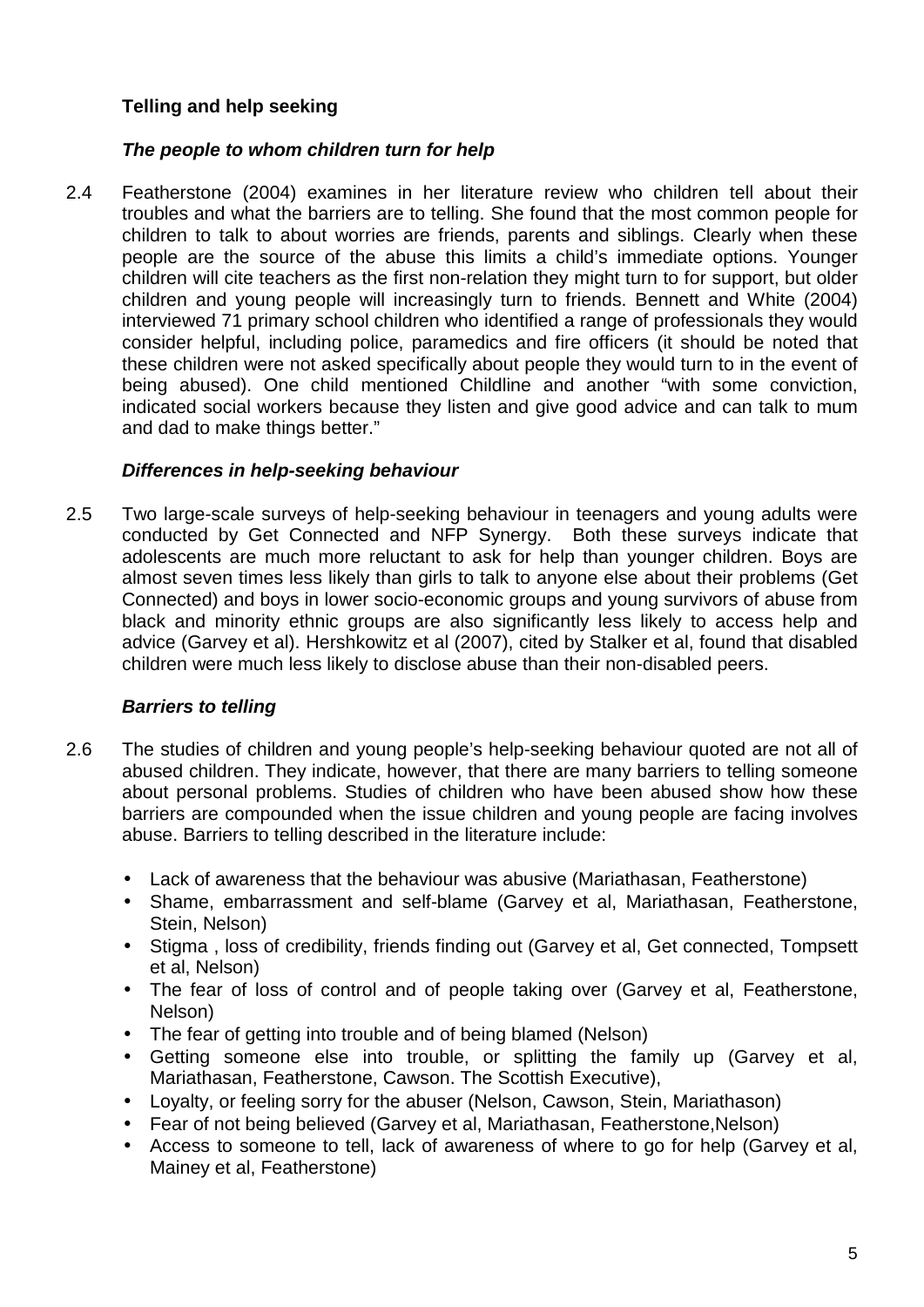- Concerns about whether that person would treat information confidentially (Garvey et al, Get Connected, Mainey et al, Mariathasan, Featherstone)
- Concerns about whether the person would be competent to deal with the issue (Featherstone)
- Fear that telling would make things worse, that the abuser would be told that they had disclosed (Garvey et al, Featherstone, Tompsett et al, Nelson)
- Not being able to express oneself (Get Connected, Nelson)
- Belief in self-reliance, not wishing to burden others (Featherstone, Nelson)

## *Children's feelings after disclosing*

2.7 How children and young people felt after they had disclosed abuse receives less attention from the majority of studies. Not surprisingly, the evidence is mixed and appears to be related to how they felt they were treated throughout the process, and how the individual social worker had responded to their disclosure (see the section on relationships with workers). In general, however, children and young people did appear to be glad that they had told somebody about the abuse and wished to reassure other children that telling an adult and getting away from the abuse would make them feel happier. (Mariathasan, Humphries)

## **The investigation and assessment process**

## *Understanding of the system*

- 2.8 Compared to their views about disclosing abuse, there is little recent research into children's views about the processes which follow the disclosure. One of the most striking findings is that children and young people experienced the child protection system as unfamiliar and mysterious. They had no idea what was likely to happen and why, and there appeared to be little effort to inform or reassure them. Wiffin interviewed five young people and 19 family members as part of the Children's Commissioner for England's study and refers to the "powerful and traumatic impact upon young people and adults, particularly at the start of being involved with the child protection system." (Wiffin, 2010) She found that all the young people interviewed said that they did not understand the system they had been drawn into. Sanders and Mace (2006), who conducted an audit of how agencies in Wales implemented policy about engaging children in child protection processes, found that many workers described the system as "Not childfriendly."
- 2.9 Woolfson interviewed eleven children who were involved in child protection processes in Scotland and found that only one of them was previously aware of the system. He suggests that this indicates a need for more information in schools about the system itself, how to make contact and what might happen as a result (Woolfson et al 2009). An example of how information about a complex and unfamiliar process can be provided to children in an understandable and age-appropriate way – by other children – is given by Robson et al. (undated report)

### *Information provided to children and young people*

2.10 The information provided to individual children about what was happening to them appears to be as unsatisfactory as general information about the child protection system. "Those who had never had a social worker before said the letters and the first contact did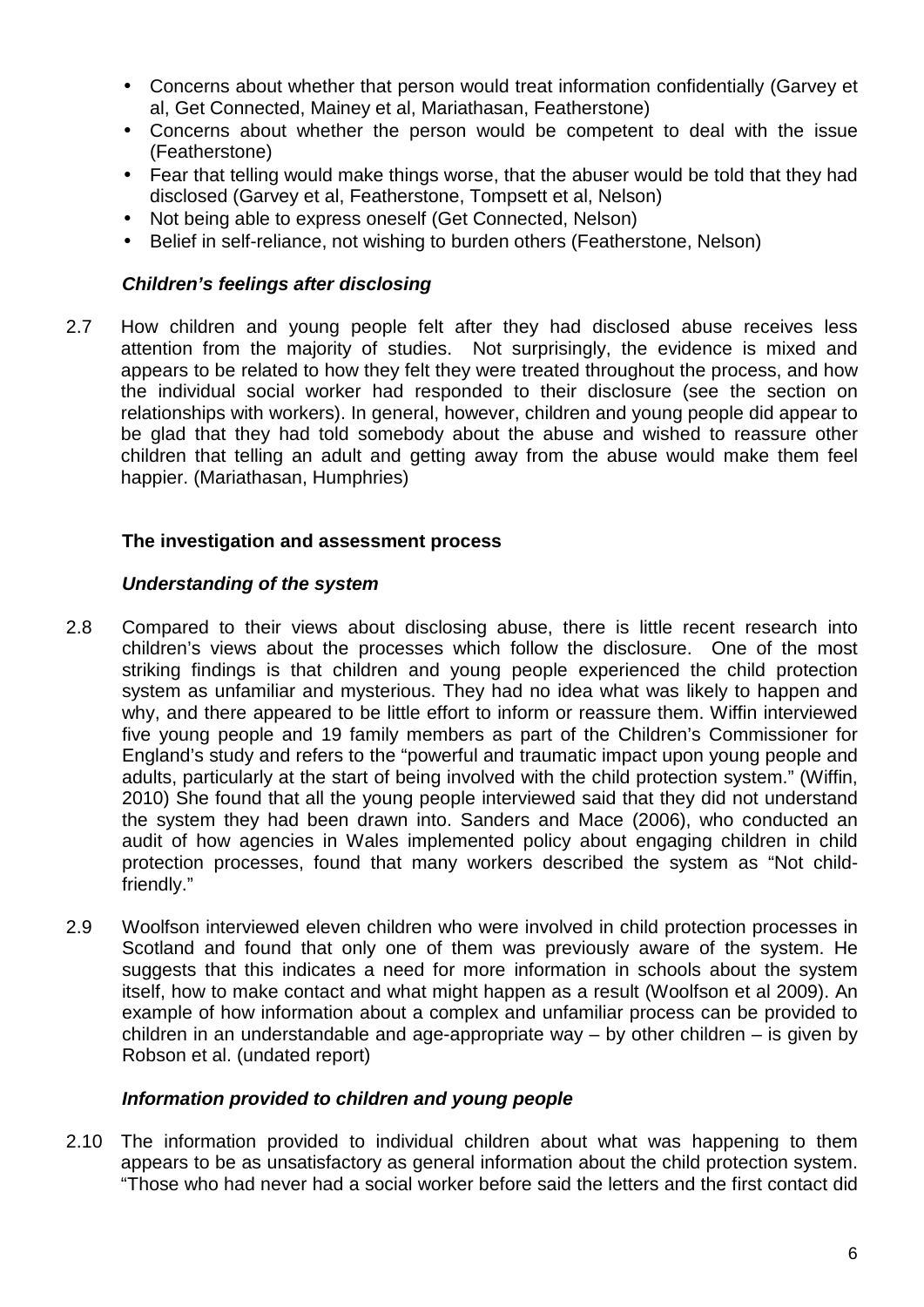nothing to stop their fears, as they did not clarify why someone was coming or what they would do when they got there." (Wiffin 2010)

- 2.11 This is not, however, confined to the child protection system. In a rapid literature review for National Children's Bureau, Mainey concluded that "a theme in the literature is that young people do not always receive information about services, and the information they do receive is not always child-friendly." (Mainey et al 2009) Eight of the eleven children interviewed by Woolfson reported that they did not understand the process and were not informed of what was happening. "The typical first contact was when unfamiliar professionals arrived at their home." (Woolfson 2009) This accords with the work of Westcott and Davies (1996) which, although falling outside the time frame for this literature review, is included because of its important contribution to an area in which there appears to be a paucity of research evidence. They interviewed fourteen children aged 6-18 about their experience of investigative interviews. Like the children interviewed by Woolfson, and in common with the findings of Sanders and Mace (2006), they reported the interview as something for which they were ill prepared. Social workers "just turned up" and the children felt it was "all too sudden." (Westcott and Davies1996)
- 2.12 Preparing, informing and involving children is something that gets forgotten in the urgency of a child protection investigation, but time spent in this way can colour the way they experience the whole process. Although Woolfson found that children were largely unhappy with the investigation process and seem particularly dissatisfied with the investigative questioning to which they are subjected, he also found that "those children who were involved and informed from the start had a more positive approach to the investigation even when they disagreed for the need for such intervention."

### *The context of the interview*

2.13 Nelson (2008) found that the venue for the interview was important to some young people, "I was offered to be interviewed in my house or in my school. I preferred my house – but obviously that wasn't satisfactory either. They should have a local young people's organisation or something." Only 25% of Westcott's sample had been offered a choice of venue, and of those who had not, one third would have preferred the interview to take place somewhere else. (Westcott and Davies 1996)

## *Who else was present?*

2.14 Most children in Westcott and Davies's study were accompanied in the interview by a parent or step parent, though only three could remember being given a choice about this, and five stated that they had not wanted the other person present. (Westcott and Davies, op cit) Even when a choice is offered, children need to feel free to state their true feelings, "they shouldn't ask in front of your mum if you want your mum to be there at the interview... what can you say?" (Nelson op cit)

## *Interviewer behaviour and characteristics*

2.15 Children report that, above all, they need to feel that the interviewer is listening to them supportively.

"She listened and was very sensitive towards the situation." (Nelson) "The way he asked me things, he comforted me." (Westcott and Davies) "She was kind and understanding." (Westcott and Davies)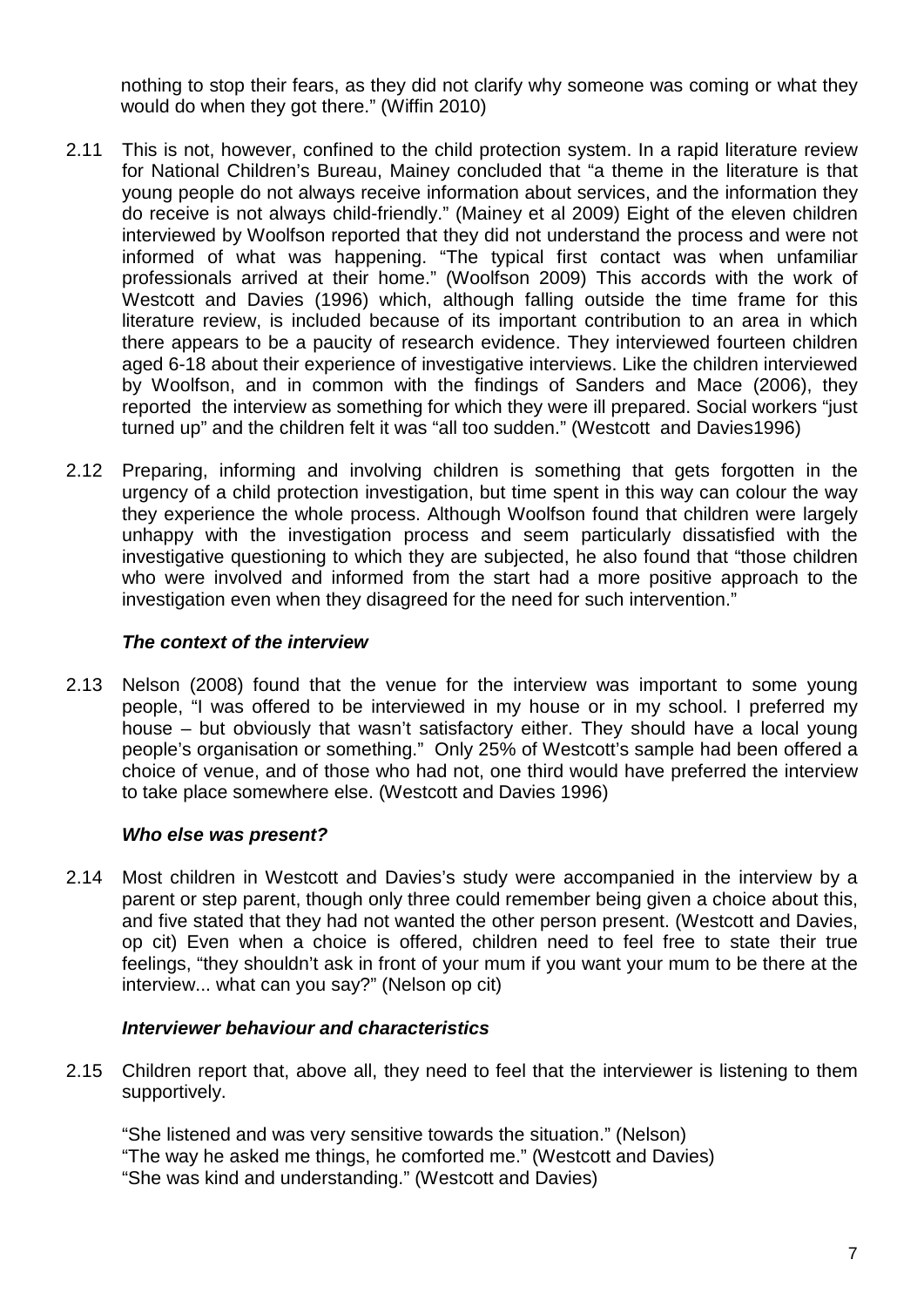- 2.16 A telling finding from the research studies into children's experience of the investigative interview is the feeling, reported by many, that they were not believed. (Nelson, Westcott, Woolfson) McGee and Westcott state that "one young woman was later told the disbelieving stance was to find out if her allegations were true." It is suggested by Woolfson that it would be helpful to explain to children that questioning their account, for the purposes of clarity or evidence, does not indicate disbelief.
- 2.17 Westcott and Davies put forward a range of interviewer behaviours that would help young people in the interview context and these correlate closely with the attributes of a helpful person, described by children under fourteen in school, " the children valued friendly. sympathetic, understanding people ...as well as not blaming. ...the children seemed to value being reassured." (Bennett and White, 2004)
- 2.18 Another piece of behaviour which abused children say they would find helpful is for the interviewer to specifically absolve them from blame.

"No one ever said to us "what he did was wrong." They have to reassure children first that you didn't have to have that happen to you, that was wrong." Nelson, 2008)

"Don't go into your home with all guns blazing. They should say "You're not in trouble." (Nelson 2008)

"Professionals should hold the perpetrator accountable as an abusive father." (Humphreys 2008)

### *Medical examinations*

2.19 Few studies reviewed make references to children and young people's comments about medical examinations, but McGee and Westcott (1996) provide a useful review of research in this area. Certainly it would appear, unsurprisingly, that medical examination, although necessary, can add to a child's negative experience of the investigative process:

"I think they should think about how they would feel if an ugly man was taking pictures of their bottom." (10 year old girl, quoted in McGee and Westcott)

2.20 The Scottish Executive report "It's everyone's job to make sure I'm alright" quotes a girl who had been distressed by being examined by a male doctor, who felt that she should have been given a choice of a female doctor. Certainly it would appear that in an area such as medical examination, which can so closely mirror the abusive experience, offering a choice in relation to the gender of the examiner would be one small step to help children feel more at ease.

### *Emotional impact of the investigation*

2.21 The comments made by children and young people indicate graphically what a traumatic experience the investigation can be for them, and how "they felt they had been "abused" by the very system which was supposed to help them." (Scottish Executive, 2002) Westcott and Davies (op cit) describe children vividly recalling their feelings of being "nervous... scared... apprehensive, uncomfortable and upset, and some reported crying or shaking". For some, these feelings persist after the investigative interview, particularly if they are worried about the impact on others. As Woolfson describes, "the first few hours after the investigation began proved to be the most challenging psychologically".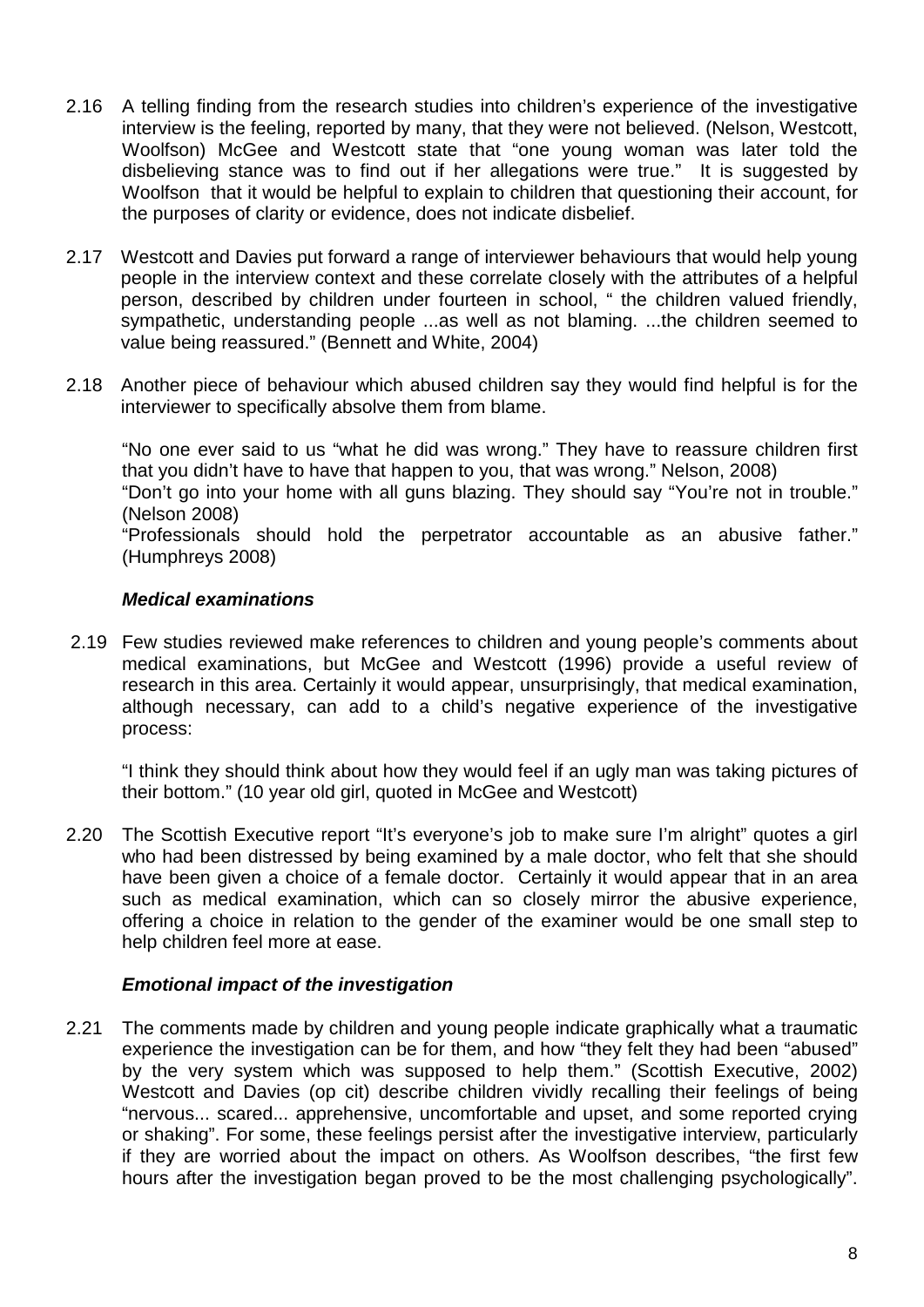He attributes this to the fact that this is the time when the child or young person knows least about what is going on, and may be very worried about what is likely to happen.

"I thought it was something worse than what he was talking about." (Woolfson)

2.22 As a result of their anxiety, children may be unable to fully remember or understand what information is given to them. Woolfson suggests that information should be provided "fully, lucidly and in a child friendly way" and be repeated on subsequent occasions. This is supported by Mainey et al:

"Young people want information about what to expect...young people suggested this be given verbally and in writing and repeated after the upheaval." (Mainey et al, 2009)

### *The assessment*

2.23 Following, or as part of, a Section 47 investigation, social workers should carry out a core assessment. Few studies appear to have researched the child's perspective on the assessment process, which is in itself interesting, given the emphasis placed on children's views in the Assessment Framework for Children in Need. Mainey et al (op cit) state that they "found little literature on young people's views on assessment processes" and that families had limited awareness of the referral and assessment processes generally. Cleaver (2006) was unable to interview children, but did ask families' experiences of assessment processes, and found that only one third knew that an assessment had been carried out, though those who were aware of this did feel that they had been involved and understood in the process.

## **The decision-making process**

### *Preparation for case conferences and other meetings*

- 2.24 McGee and Westcott (1996) provide a review of studies which looked at families' participation in case conferences, although as they point out these were largely conducted prior to the implementation of the 1989 Children Act. The majority of these studies did not examine the experiences of children and young people participating in the conference, but those that did look at this area found that the majority felt they were listened to and taken seriously. It was however commented that one study , conducted in Cleveland social services, found that children received patchy preparation. (Crookston and Smith, 1994, quoted in McGee and Westcott, 1996)
- 2.25 The situation seems not to have changed greatly. Sanders and May (2006) in their review of agency policy in Wales, found that time to prepare children was insufficient. They concluded that case conferences were a particularly child-unfriendly part of the child protection system and acted as a barrier to hearing children's voices. Cossar and Long (2008) found that in their sample of 25 young people who had had a child protection case conference held about them, the majority had not seen an LSCB leaflet explaining the conference. None was offered the opportunity of taking an advocate or friend, and the majority felt they were not sufficiently informed to be able to decide whether to attend.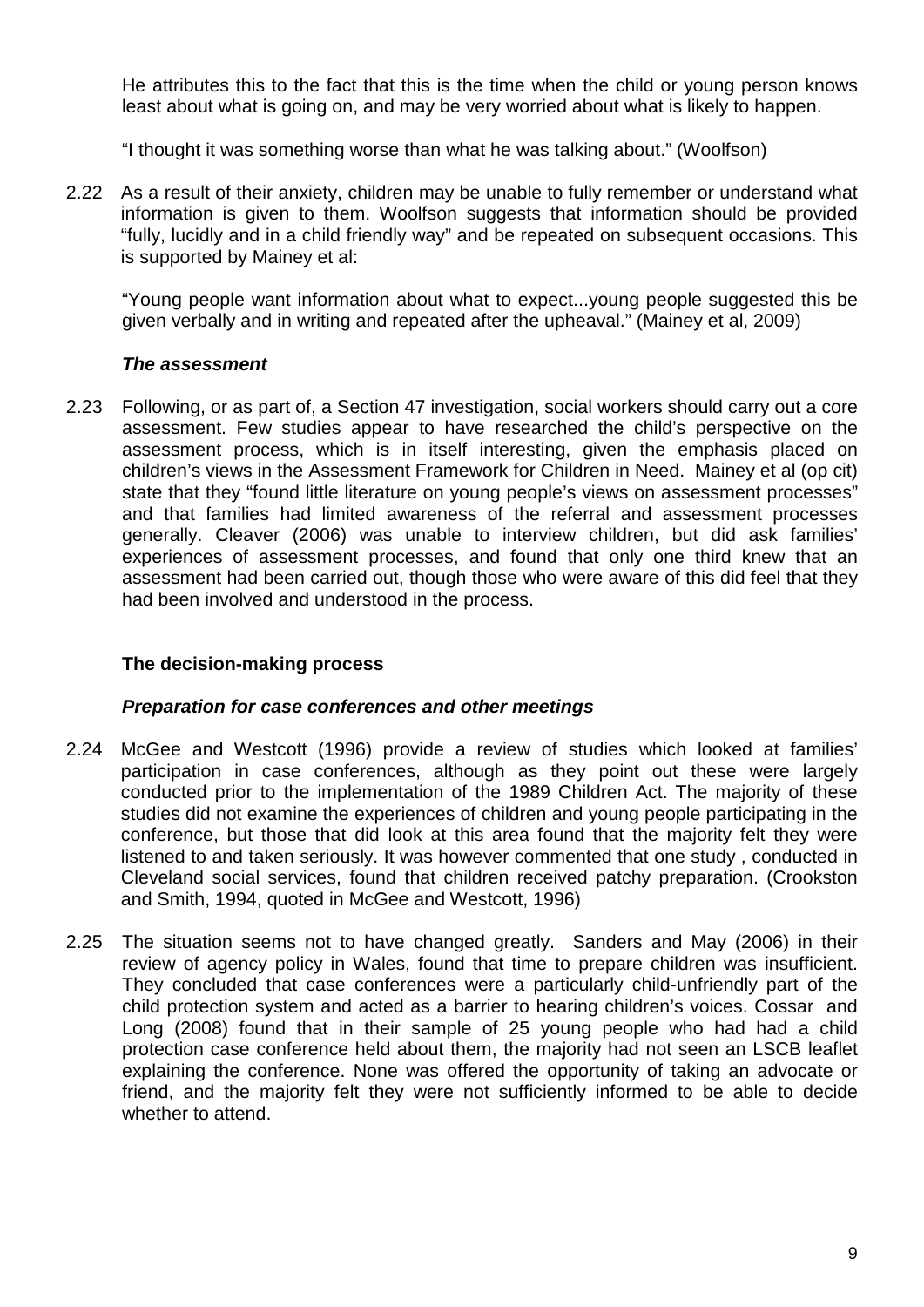### *Attendance at case conferences*

- 2.26 Not all children are offered the opportunity to attend case conferences about them. Sinclair and Franklin (2000) found that invitations to children to attend case conferences were increasing but were by no means common practice; however children who were offered the opportunity responded positively. They point out that disabled children tend to be consulted less, and this is confirmed by Stalker et al (2010) who found that disabled children are seldom involved, and there is little use of independent advocates for them.
- 2.27 Even when the opportunity is available, children often find it hard to participate fully in large, formal meetings full of professionals, especially when they are there to discuss sensitive and personal information. Woolfson found that children wanted to be present or have their views represented at child protection case conferences, but found it disconcerting and alienating to have large numbers of professionals present. He suggested having fewer people present at meetings which children were to attend.
- 2.28 This was echoed in Cossar and Long's findings:

"All these people were looking at you and it's like Oh my God and it was hard cos my mum was there..."(Cossar and Long 2008)

Young people interviewed in Cossar and Long's study thought the relevant people were:

"social worker and key worker from school, advocate and parents. That's all, not nurse and governors, lots of people there that don't need to be there." (Cossar and Long, op cit)

### *Having views heard*

2.29 Children want to have their views heard in case conferences and to be consulted about what should happen to them. (Woolfson, Cossar and Long) The Scottish Executive report (2002) states :

"The audit found that while professionals had children's best interests at heart, they often did not consult with children to determine what their best interests were. The views of children were often not fully considered at case conferences or were presented through third parties."

- 2.30 Cossar and Long found that young people gave a range of reasons for wanting to attend, including making sure that information was correct, getting their point across and helping to make decisions. They had positive views of review managers, who were seen as proactive in encouraging them to express their views, and felt they were independent. However some young people felt that they were not asked about key issues.(Cossar and Long 2008)
- 2.31 If they feel they are not being listened to, children may vote with their feet, and may thereby miss hearing important information or participating in important decisions. Cossar and Long found that some young people became frustrated with the conference and walked out, which replicates Woolfson's comment that "at times, misunderstandings occurred because the child or young person became so distressed they left the initial meeting before it was completed." Those who did not attend got very little information about what happened in the meeting (Cossar and Long) so children who feel they have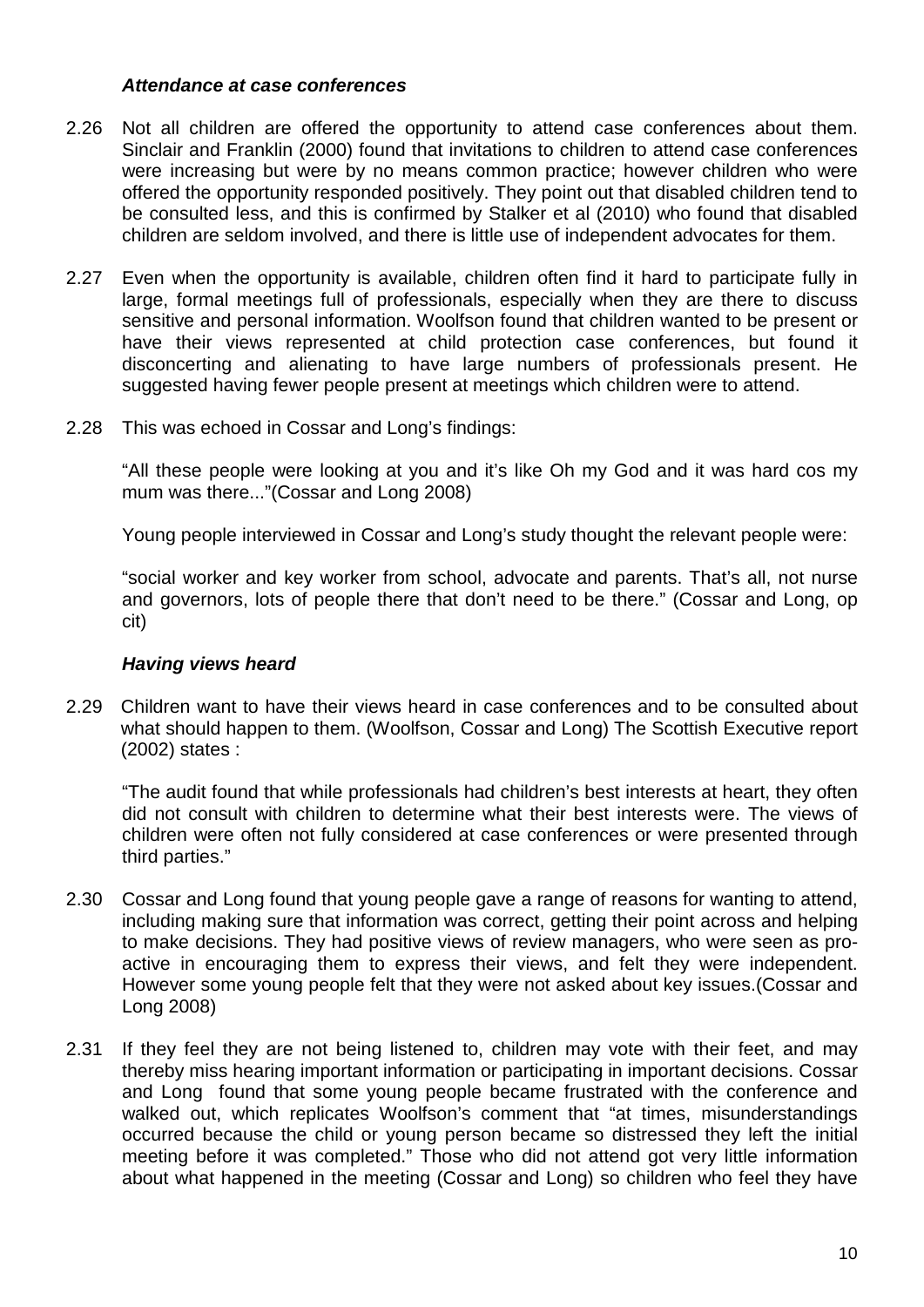to remove themselves from the meeting are effectively depriving themselves of information.

- 2.32 Cossar and Long make a variety of suggestions to help children exercise real choice about the nature of young people's involvement, arguing that "attendance does not equal participation . Not attending should not mean not participating."
- 2.33 Some suggestions that children and young people have expressed are:
	- We should own a child protection room and graffiti it
	- Young people should be able to express their feelings
	- An advocate to help people say what they want to say  $\mathbf{r}$
	- Don't ask about personal feelings
	- Give the young person a chance to talk
	- Young people valued social workers who visited beforehand and went through the report with them (Cossar and Long)
	- Fewer attendees at meetings
	- Requiring police officers to wear plain clothes (Woolfson)
	- One young person, interviewed for the Children's Commissioner for England's study, felt that during the case conference, there should be someone to support the family. "There should have been someone there for my mum... I don't think she got a lot of support." (Wiffin, 2010)

The views of young people about the support they feel should have been provided for their parents are described in more detail under interventions.

### **The court process**

2.34 Going to court is a worrying prospect for children and young people. They can feel that they are there to be blamed and punished, they may worry that they will say the wrong thing or let someone down, they may be anxious about re-visiting the abusive episodes in their lives, and they may dread coming face to face with their abuser.

"Another girl said she was frightened about going to court, and said she had vivid nightmares about having to see her parents in court." (Scottish Executive)

- 2.35 The review examined a report (Whitehead et al, 2009) concerning a survey of 232 young people who had experienced the children's hearings system in Scotland, and direct interviews with 13 of them. There was no suggestion that all of these children were involved with the hearings system because of child protection concerns, or indeed that any of them were; nevertheless their experiences are relevant to this study, not least because of the efforts which the Scottish system has made to ensure not only that children are enabled to participate fully in the process, but also to evaluate how effective these steps have been. This commitment to children's engagement in Scotland contrasts sharply with the lack of any similar work in the English administration.
- 2.36 Children interviewed for the Scottish study had all received written information about their hearing which they stated they understood. They also received a "Having your say" form to help them prepare what they wanted to say to the panel members, and all except one had completed this form. Children by and large felt they understood what the hearing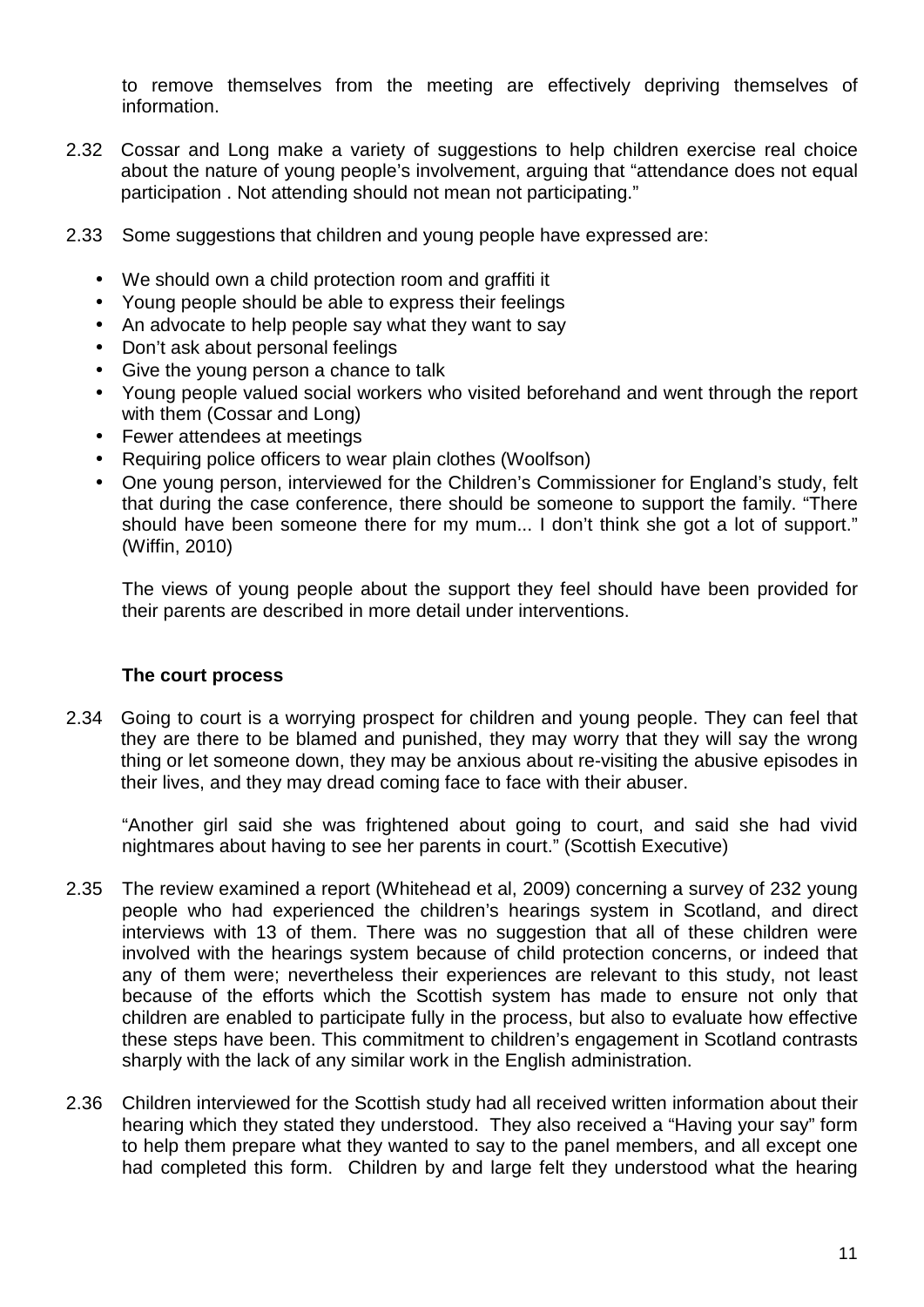was for, felt confident they could speak to the panel and that panel members listened to them and took account of their views.

2.37 Nevertheless barriers to full participation were identified. There was a general consensus that the process was anxiety-producing and that, like case conferences, too many people were present:

"it's just scary, it's like everyone is sitting around you, and they are staring at you." (Whitehead et al 2009)

2.38 The prospect of saying something which could upset another person was also mentioned by young people, as was the concern about people reading or hearing personal and sensitive information about them or their parents. In addition, the terminology used during hearings echoes the concerns expressed by young people quoted by Westcott and Davies about investigative interviews:

" I think it's how they ask the questions, we don't understand the words." (11 year old girl, quoted by Whitehead et al)

- 2.39 Brophy (2010) interviewed a larger sample of (51) children and young people with experience of the family court in England, a proportion of whom had experience of public law proceedings, although again this does not necessarily imply that they were victims of abuse within their families. This research was, however, not concerned with the entirety of their experience of the court process but specifically about their views concerning media access to family courts. Nevertheless the responses of the children and young people are telling. They expressed the view that court hearings address issues that are private, painful, humiliating and embarrassing for children; that they would be ""worried", "frightened" and "anxious" about talking to a child psychologist about ill-treatment by their parents, with 48% of those in the public law group worrying about letting their mum down; and that the only information which children felt should be published were "statements vindicating children from blame or responsibility for events leading to care proceedings. They wanted it known that they were not "bad" or "naughty" children and had done their best in awful circumstances." (Brophy 2010)
- 2.40 Children who attend court as prosecution witnesses have an even more difficult time, according to a study by Prior, Glaser and Lynch (1997). Again, this study is outside the time frame for this review but merits mention because the six children who had been prosecution witnesses reported unanimously negative experiences of giving evidence and being cross-examined. The report finds that the 35 children interviewed as part of the study wanted some form of redress, and that their abuser should be held accountable. When this does not happen, children can feel bitterly disappointed:

"Many feel they have not been protected because the abuser was never prosecuted." (The Scottish Executive)

"One key informant described the psychological and emotional damage done to young people when, on top of the abuse they have experienced, the perpetrators are not pursued, despite the young person's testimony." (Stalker et al 2010)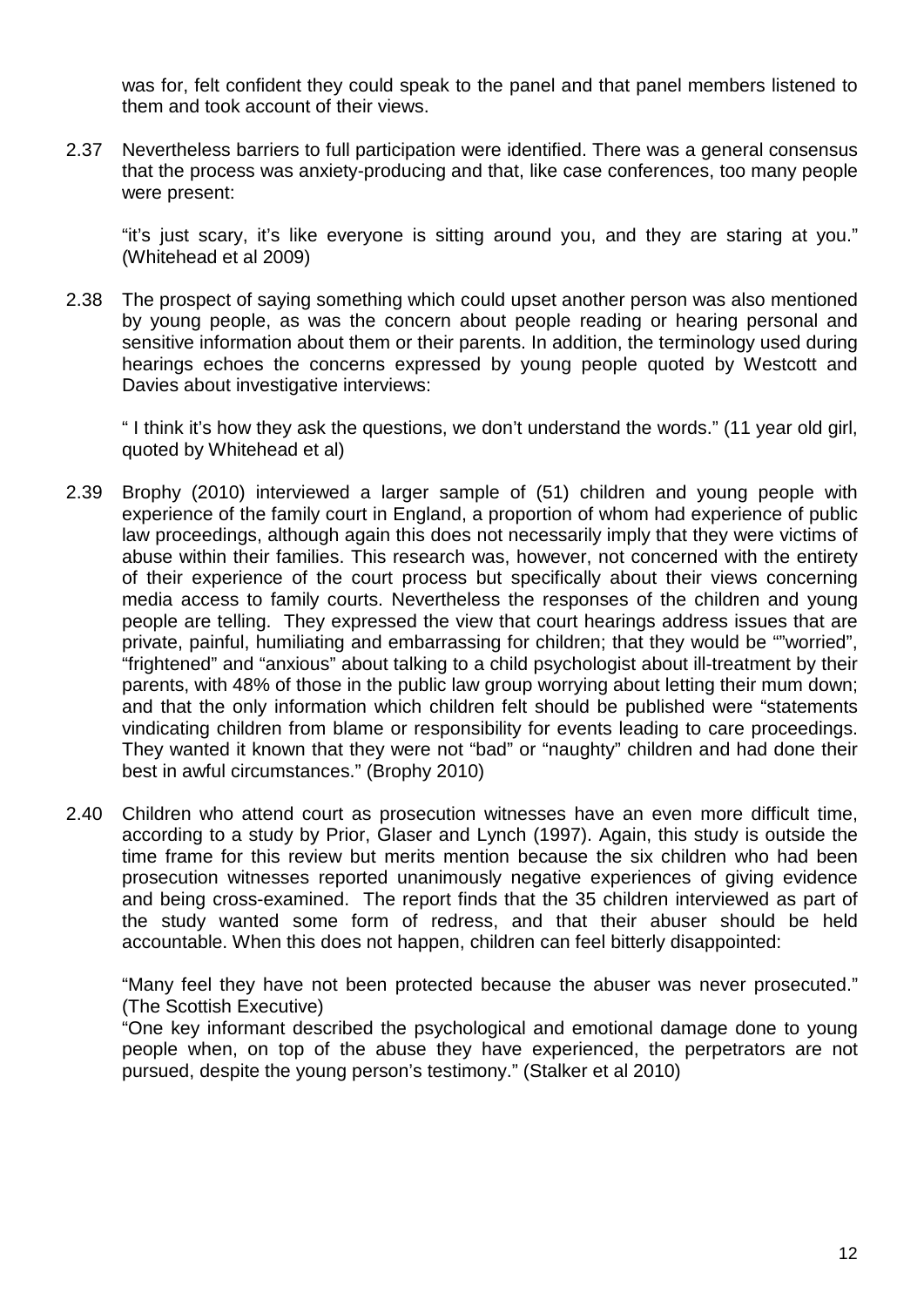### **The extent to which children were able to influence decisions**

- 2.41 "A key factor ....concerns their position in the child protection system, and their lack of control over defining and naming what happens to them and what they want to happen to them." (Featherstone and Evans 2004)
- 2.42 The decisions made at child protection case conferences, in court, and elsewhere within the child protection system, will have a profound effect on children's lives. Children believe they have a right to participate in decisions such as where they will live and with whom, what contact they will have with the person who abused them, what information about them will be shared and with whom, how they will be made and kept safe, and what future involvement they will have from social services. Their wishes are not always granted.

## *Child protection register / Child protection plans*

2.43 Children and young people feel strongly that they should be consulted about whether they are to be made subject to a child protection plan. (Woolfson op cit) The terminology of the "At Risk Register" may have been superseded by that of child protection plans, but for young people the stigma remains:

'if you're on the register then that's a really bad thing. You don't want to be on there, because that's where all the naughty people go." (Cossar and Long, op cit) It is significant that again the motif emerges of young people carrying the blame for the actions of their abuser.

- 2.44 Sometimes it is not just a matter of failure to consult. Woolfson found that, in his sample of eleven children, "six participants specifically noted that they were unaware they were on the child protection register until they were contacted to take part in this current study, and out of the five who knew they had been placed on the register at some stage, only two knew if they remained on it." (Woolfson)
- 2.45 It seems perverse, in a system which relies on information sharing to ensure that children are kept safe, to neglect to share this information with people who hold a major interest in being kept safe and potentially unique knowledge to contribute.

## *Confidentiality and information sharing*

2.46 Children are extremely concerned about "private" information about them being shared unnecessarily or freely, as can be seen by their responses to the issue of reporting in the family court. They often understand that information does need to be shared, but believe they should have some choice about when and how this happens:

"The most important thing is that they don't go running (immediately) to tell someone and that they give the child some choices." (Young woman interviewed by Nelson, 2008)

2.47 This is a concern expressed by young people in a range of settings, not only those receiving child protection services. Tunnard 's study of young people whose parents had mental health problems found that "where children are involved in discussions, it is important that information is not passed on without their knowledge." (Tunnard 2004). Mainey et al, reviewing studies of young people also in settings other than the child protection services, quote Morgan in citing "young people's belief that social workers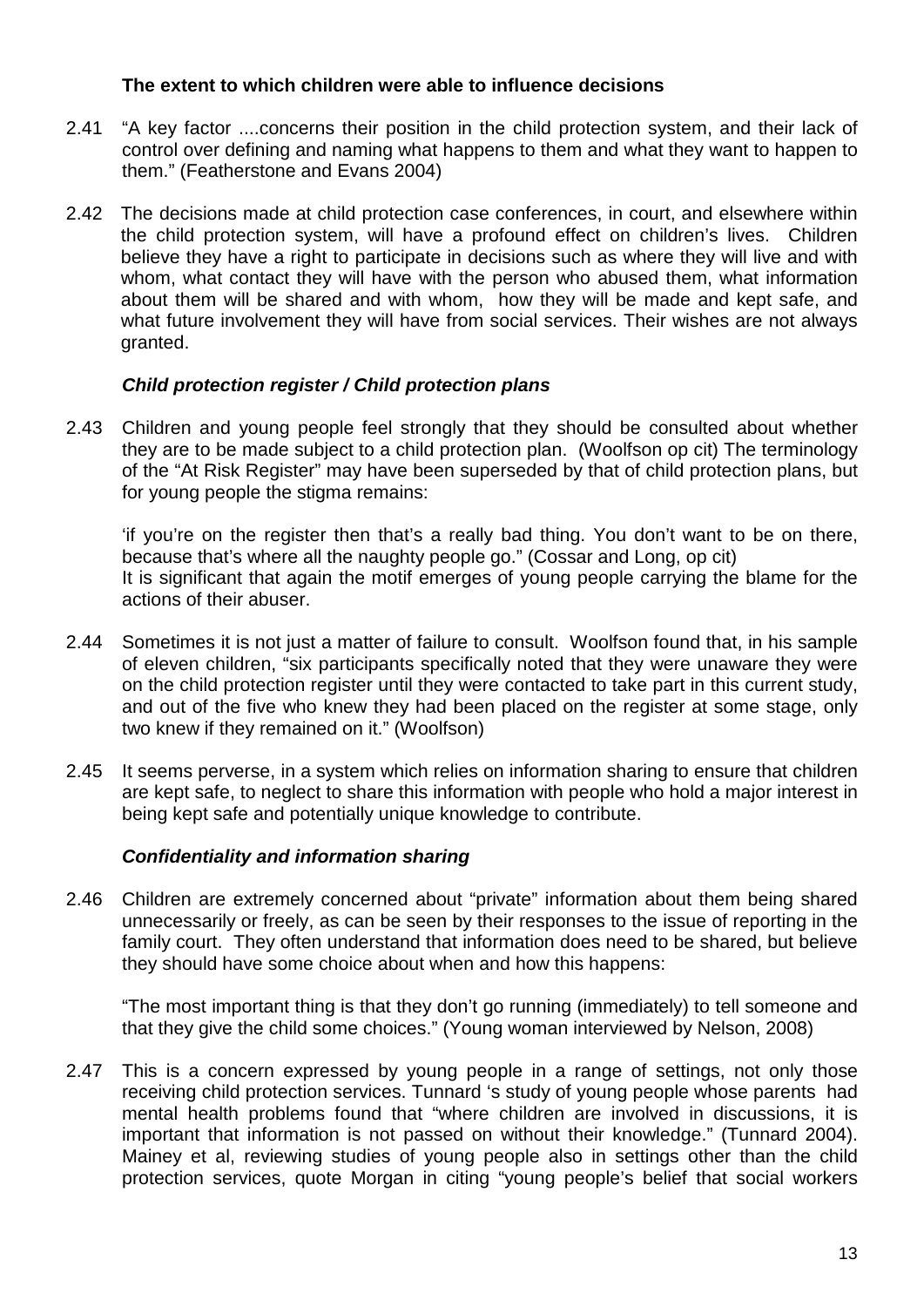already have access to too much information" and Graham et al's finding that "young people...valued being told, or involved in, decisions about inter-agency decision making". (Morgan (2007), "Children's messages on care: a report for the children's rights director for England: Ofsted; and Graham, Mitchell, Day and Lewis (2007) "Young People's views and experiences of specialist substance abuse services. (Natcen, quoted in Mainey et al 2009)

2.48 Humphreys (2008) states that confidentiality is of vital importance in developing trusting relationships with children who have experienced domestic abuse, because of fear of the perpetrator and stigma, but this is accentuated for families from minority ethnic communities by the additional issues of racism, isolation and cultural expectations.

### *Contact*

- 2.49 The issue of contact with the person who abused them is a highly emotional one for children and young people. For some, they continue to feel love for the abuser and guilt that they have caused the separation (Maiathasan 2009, Cawson 2002) but for many, they fear any further contact with the abuser.
- 2.50 Humphreys et al found that children who have experienced domestic violence show marked anxiety in discussions about future contact, and they express strongly that they should be able to decide whether to have contact with the perpetrator. (Humphries, 2008) This is echoed by a young woman quoted by Nelson:

"Two social workers came to see me ...one guy only wanted to know when I wanted to see the abuser again. I kept saying "don't you understand? I never want to see him again." (Nelson op cit)

2.51 Even when children cannot be given a choice about these important decisions in their lives, they need to be given information about them:

"Social workers need to share the reasons for their decisions clearly and carefully with children and parents." (Csci, 2006)

### **Social work actions and other interventions**

2.52 Following the decision making process, the decisions made to keep the child safe have to be implemented. Some studies (e.g. Woolfson) have found that children are disappointed by actions not being pursued which they thought had been agreed. The theme of raised hopes and lack of follow-through is also discussed in some detail by McGee and Westcott (1996) Children are also distressed by actions taken that they were not expecting:

"One girl said her social worker had not told her she was being taken to foster carers. She was picked up by strangers....and had not been allowed to go home and collect her teddy bear or her clothes." (Scottish Executive)

2.53 Children have expressed a range of views and opinions about services which have been provided, or which they think should have been provided, to them.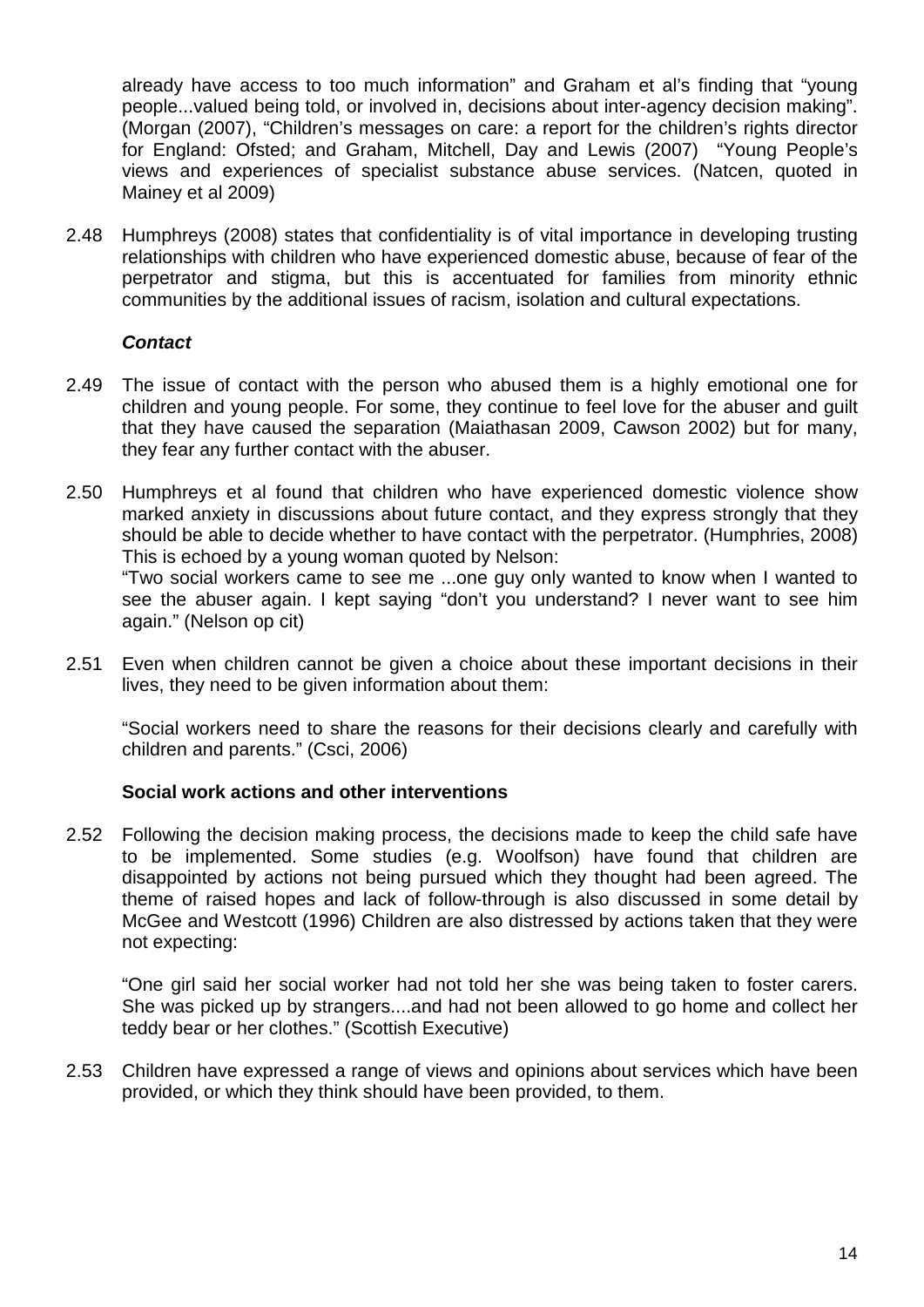## *Support for parents*

2.54 For many young people, particularly those whose parent has mental health difficulties, a drug or alcohol problem, a learning disability or a violent partner, their primary concern is not for themselves but for the parent. (Tunnard, Csci)

"The young people were unanimous that parents under stress needed help and support, and that it was in the child's interest that it was provided – to prevent them being placed in care." (Csci 2006)

2.55 The Csci report gives some clear messages about what children and young people say about support for families with children on the child protection register. In particular, children have considerable insight and recognise that change is necessary, but consider that professionals need to be much clearer with their parents about required changes, explicitly laying down "rules", and providing necessary help for change to take place. Other studies found that children were very conscious of a lack of understanding from workers for their position and that of their parents.

"One young person whose mother was learning disabled said that she felt the social workers were not there for either of them, and didn't understand what it was like to live on an estate where they were both bullied." (Wiffin op cit)

## *Social work support*

- 2.56 Children and young people have expressed many opinions about the services that they and their families receive. Inevitably, their opinions are affected by the quality of the relationship they have with the workers involved with them.
- 2.57 Qualities which young people think are important in social workers and support workers:
	- Caring and understanding, knowledgeable and hard working (Wiffin, Nelson)
	- Trustworthy and available (Humphreys, Bennett and White)
	- Offering advice and suggestions, without forcing opinions on them (Tunnard)
	- Accessible, and sticking with them over time (Nelson, Mainey et al)
	- Culturally competent (Mainey et al)
- 2.58 One of the most frequent complaints from children and young people is the frequency with which their worker changes (Mainey et al, Wiffin) and Wiffin's respondents contrasted this with the difficulty they had in changing their social worker if they felt they wanted to.
- 2.59 Children and young people appear particularly sensitive to what they perceive as double standards from social workers:

"How does she feel her constant lateness makes me feel? Worthless? Unimportant? Yes. If I am late, well, that's different. They do not understand then."(Wiffin)

2.60 They are also extremely sensitive to implied criticism or disrespect of themselves or their family

"The last social worker I had said, what's your mum doing all day, sitting on her arse scrounging all the benefits?" (Wiffin)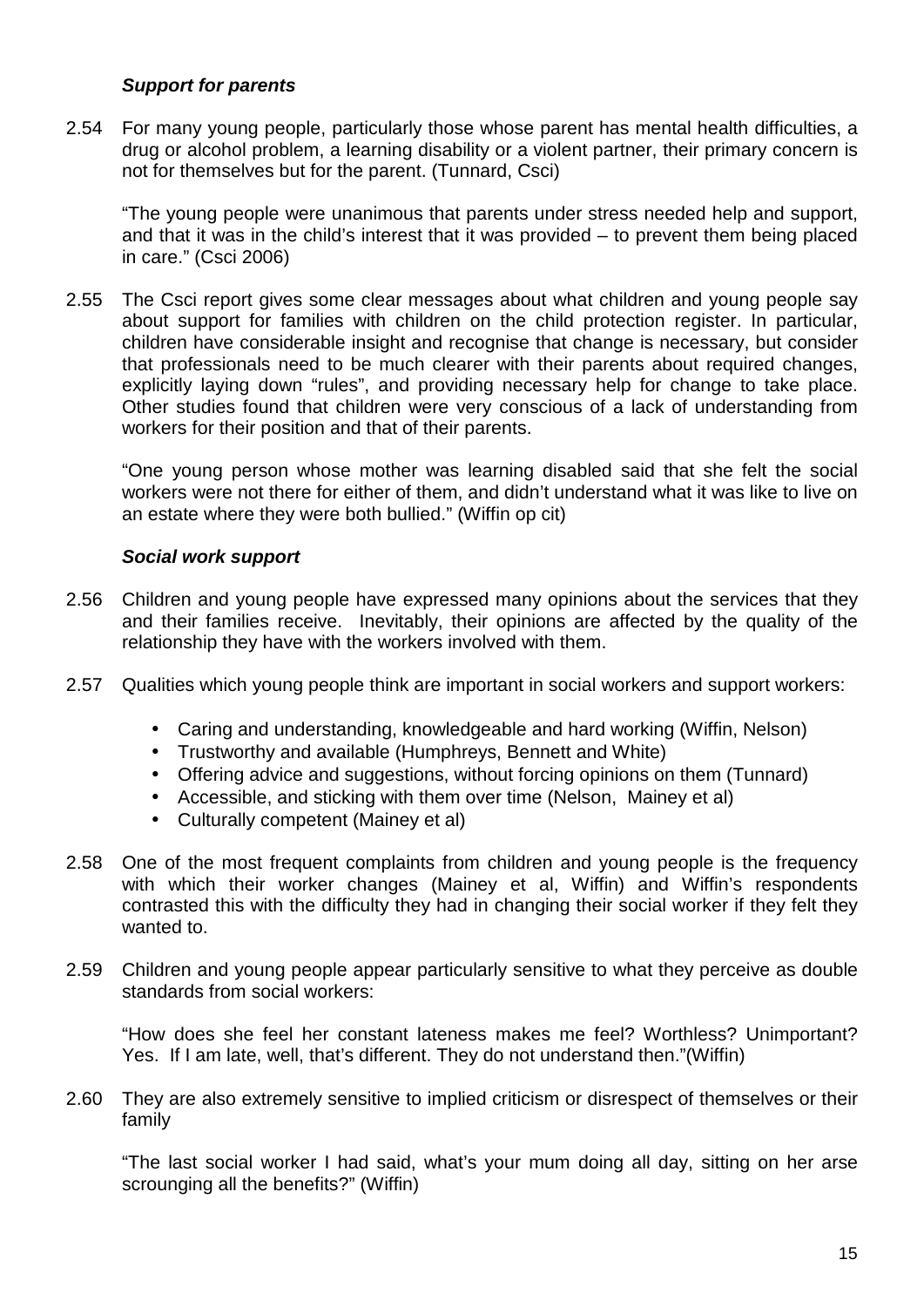2.61 Two studies identified that young people particularly value social workers who empathise with their fears about becoming involved in the child protection system, and encourage them to voice them:

"What we needed was...if they asked you first what your worries were...telling the police, being afraid of a parent, telling your mum, hurting your parent.." (Nelson 2008) "she said to me, what's your experience of social workers?... That helped me. She encouraged me to tell the bad things as well as the good" (Wiffin 2010)

2.62 Some children clearly felt supported by their social worker

"I trust my social worker to look after me." (11 year old boy, quoted by Brophy (2010)) Others feel their workers do not have time to listen to them: "They might say, we respect you, but then they don't listen" (Wiffin 2010))

2.63 However, children and families express some understanding of the pressures on their social worker (Wiffin, Brophy) and recognise that the "system" does not always allow them the time to give to children, although "it's always the same excuse about paperwork and sometimes I did think it was an excuse not a reason." (Wiffin)

### *The outcomes of the child protection process*

- 2.64 Much of the literature reviewed has been concerned with what the child protection process felt like to those caught up in it. It is also important to establish whether the children and young people considered that the system had made them feel safer. Here, the results are rather more positive. Featherstone found that "in spite of many concerns, it is important to note that nearly all children and young people involved in the system said they had few regrets about speaking out." (Featherstone and Elliott, 2004) Woolfson's study found that despite a general level of dissatisfaction with the process of investigation, nine children out of eleven reported that the support provided had had a positive effect on their lives. Humphreys (2008) also found that children's messages to other children were that telling an adult and getting away from the abuse will make them feel better and happier.
- 2.65 A child who had been through the child protection conference system is quoted by Cossar and Long as saying "the good thing is that mum and M have finally got it in their heads that they have to sort themselves out, because M used to have a big drinking problem so that's calmed him down a lot because he's going to Drinksense."
- 2.66 The outcomes are not universally positive however. Another of Cossar and Long's respondents said: "Having social services involved and sticking their beaks in puts mother in a mood, which is going to make her more likely to do something stupid like what happened in April."
- 2.67 The literature review conducted as part of the report of the Scottish Executive also found a mixed response, with some saying they felt protected, but others feeling more vulnerable, either because their abuser had not been prosecuted or because they now faced different risks e.g. in residential care. (the Scottish Executive, 2002)
- 2.68 Although some children feel that the intervention of the child protection system had a negative impact, then, many feel that in the final analysis they are better off. It is,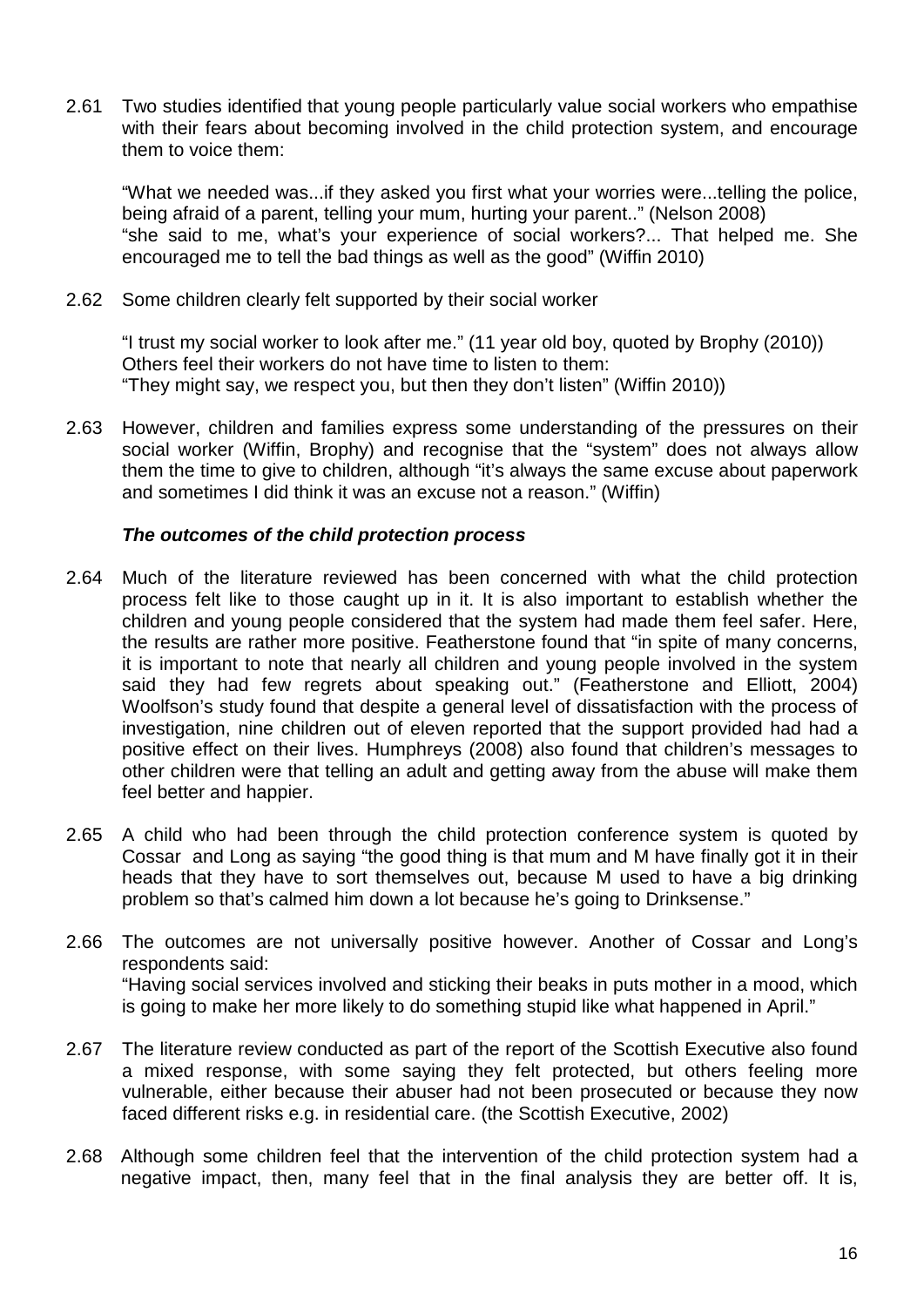however, deeply regrettable that the experience they went through was so negative for so many.

## **Children's participation**

- 2.69 The fact that children want to be listened to and participate in decisions that affect them is referred to much of the literature reviewed ( e.g. Featherstone and Evans, Sanders and Mace, Mainey et al, Tunnard, Woolfson, Cossar and Long, Sinclair and Franklin) Much of the literature has also made reference to the limited extent to which young people feel they are listened to and have influence over the process.
- 2.70 Sinclair and Franklin refer to the distinction between participation in matters that affect children as individuals and those that relate to them as a group. It is of interest how few research studies conducted in the last ten years have asked children directly about their experiences :

"There is very little research about children and parents' views about how they would seek help (and) what kind of support would be most helpful." (Daniel et al 2009) "There is an urgent need for more up to date research on how children experience the child protection system. Much of the research reviewed is now over ten years old." (Featherstone and Evans 2004)

- 2.71 It is significant, too, that many of the research studies describe difficulties in recruiting children for their interviews (e.g. Cleaver et al, Wiffin) and of the sources identified, the majority of the samples of young people interviewed were very small. Thus children and young people's voices are only heard to a limited extent in the research about their participation in child protection processes, as well as in those processes themselves.
- 2.72 Nevertheless, children who did participate in research studies seem to have found this a useful experience. Brophy asked her sample how they had felt about talking about media access to the family courts. Their response was positive:

"I'm pleased we are being consulted"

"It's important you talk to children"

"I feel really lucky to be able to talk about it because I'm not just talking for myself, I'm talking for all the people in care or coming into care – on their behalf" "I feel good. I've been able to express my opinion".(Brophy, 2010)

## **3 Conclusions from the Literature Review**

- 3.1 "It is evident from the research that children recollect problems and adverse experiences of their involvement at every stage of the child protection system. Many felt they were given few choices and little information, and the child protection process was experienced as being outside their control, with adults taking over." (Featherstone and Evans 2004)
- 3.2 Although there are some examples of parts of the system trying hard to empower children (many of which, it has to be said, are from Scotland rather than across the UK, although recent steps by the Commissioner for England give cause for optimism) in general it has to be acknowledged that children are still experiencing a system which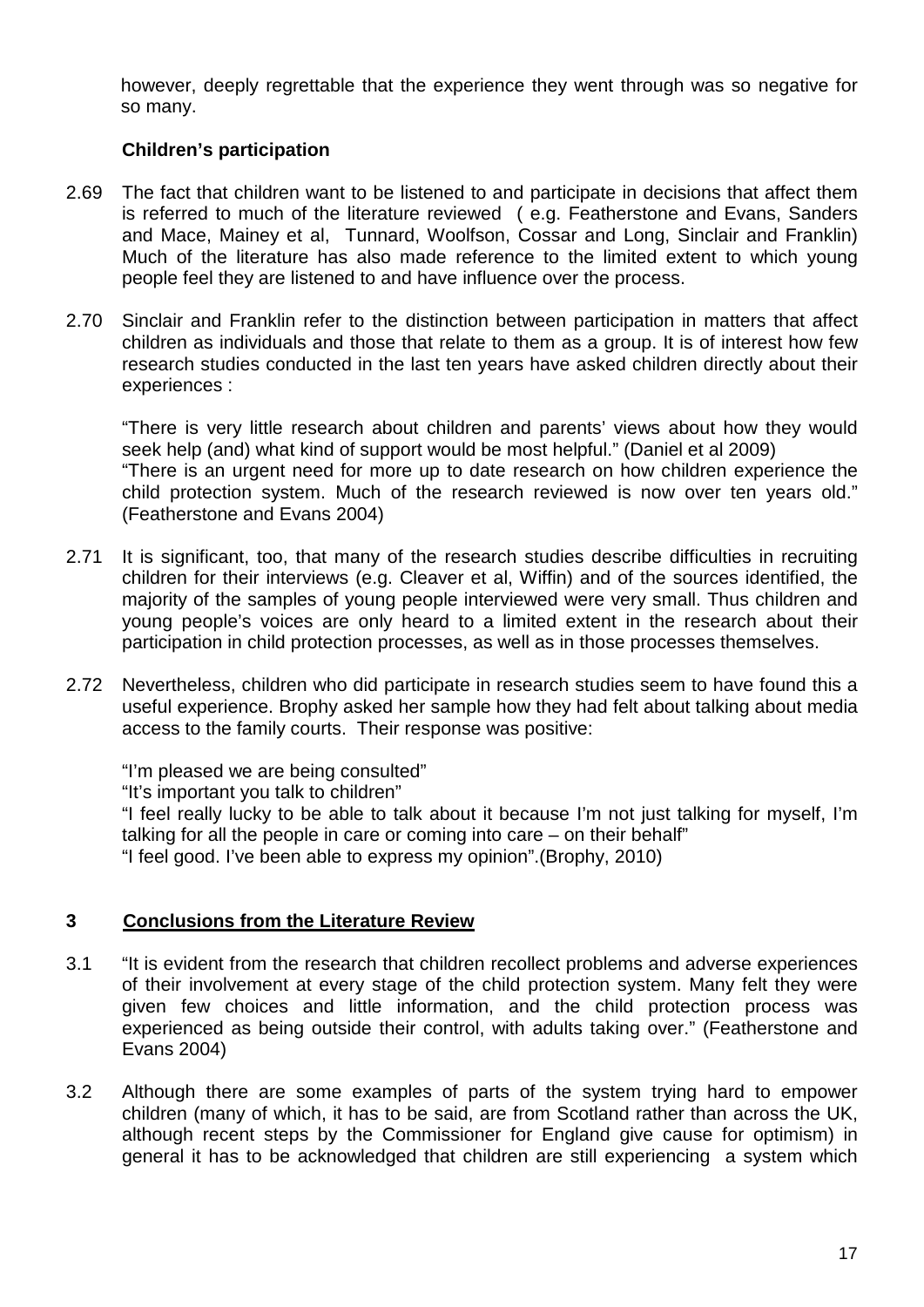they find difficult to understand and hard to express themselves in, where decisions are made about them and for them, and which causes them embarrassment and fear.

- 3.3 Some of the authors reviewed have offered suggestions about how to better prepare and inform children about the system they are about to enter, by providing child-friendly written information, by backing this up verbally, and repeating the information at a later stage. Others have described the qualities and characteristics that help children to feel safe, listened to, understood and respected. Still others have pointed out the importance of giving children choices, and involving them in decisions, about who they wish to accompany them to interviews, who should attend their case conferences and reviews, what information should be shared, what contact they should have with an abusive parent. The success of simple leaflets in helping children to feel confident in understanding and participating in the Scottish Hearing System provides an example of how a similar approach could be used for children attending a child protection case conference.
- 3.4 Despite their largely negative experiences, children continue to be prepared to participate, and wish to express their views and to contribute to decisions if they are given the chance. They are also prepared to use their experiences to help other children.

## **REFERENCES**

Bennett, Fiona and White, Julia (2004) : Consulting children under fourteen on their views of people who help them in times of difficulty. Edinburgh: NHS Education for **Scotland** 

Brophy, Julia (2010): 11 MILLION. The Children's Commissioner for England's report on the Views of children and young people regarding media access to the Family Court. The Oxford Centre for Family Law and Policy, Oxford University.

Cawson, Pat (2002) Child maltreatment in the family. The experience of a national sample of young people. London : NSPCC ISBN 1842280139

Cleaver, Hedy, Nicholson,Don, Tarr, Sukey and Cleaver, Deborah (2006): The Response of child protection practices and procedures to children exposed to domestic violence or parental substance misuse. Department for Education and Skills and Royal Holloway University of London

Commission for Social Care Inspection (2006) Supporting parents, safeguarding Children. [www.csci.org.uk](http://www.csci.org.uk/)

Cossar, J and Long, C (2008) Children and Young People's Involvement in the Child Protection Process in Cambridgeshire – submitted to the Children's Workforce Development Council Feb 2008

Daniel, Brigid, Taylor, Julie and Scott ,Jane (2009)Noticing and Helping the Neglected Child – Literature Review DCSF Research brief DCSF-RBX-09-03

Featherstone, Brid and Evans, Helen (2004) : Children Experiencing maltreatment: who do they turn to? London: NSPCC. ISBN 1842280457

Garvey, Madden, Violi, Vitali, Spigelman and Tracey(2008): How do young adults seek help? The Vodafone Foundation and nfpSynergy. www.nfpsynergy.net

Get Connected (2010)"What's Up?" [www.getconnected.org.uk](http://www.getconnected.org.uk/)

Humphreys, Cathy, Houghton, Claire, and Ellis, Jane (2008) Better Outcomes for Children and Young People Experiencing Domestic Abuse – Directions for Good Practice The Scottish Government.: [www.scotland.gov.uk](http://www.scotland.gov.uk/)

Mainey ,Amanda, Ellis ,Anthony and Lewis Jane ( March 2009) : Children's views of services A rapid review NCB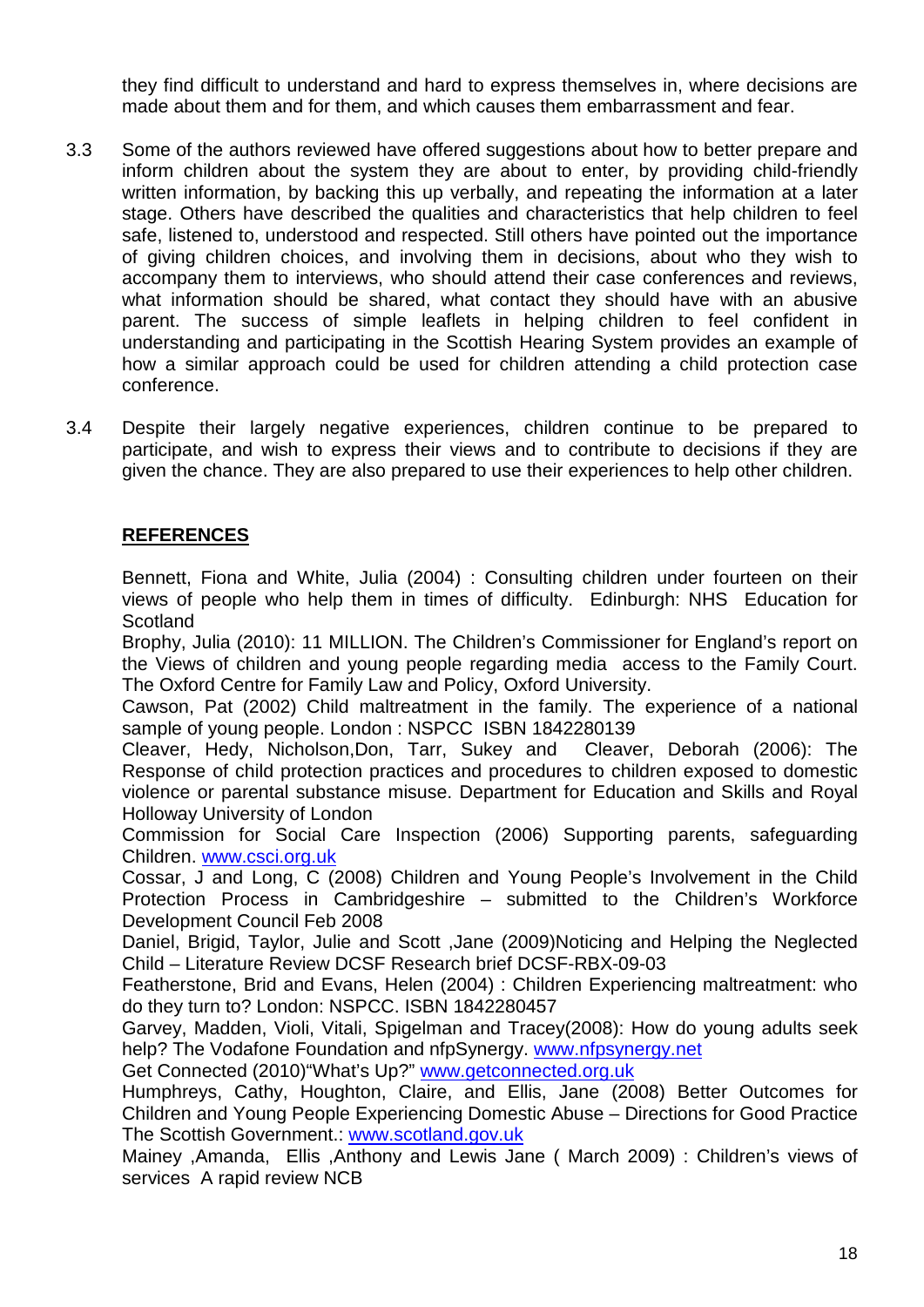McGee , Caroline and Westcott, Helen L (1996) System Abuse: towards a greater understanding from the perspective of children and parents, Child and family Social Work, August 1996, vol 1 issue 3ISSN 1356-7500

Mariathasan, Jeevi (2009) : Children Talking to ChildLine about Sexual Abuse. London: NSPCC ChildLine Casenotes

Nelson, Sarah (ed) (2008): See Us Hear Us – Schools Working with Sexually Abused Young People. Dundee: Dundee Young Women's Centre (Trading) Ltd ISBN 978-0- 9543464-9-2

Oldfield, Carolyn and Fowler, Clare (2004) Mapping Children and Young People's Participation in England. The National Youth Agency.

Robson, Jacqueline (undated) The Common Assessment Framework: Children and Young People's perspective. Action for Children and Gateshead Council.

Sanders, Robert and Mace, Sam (2006) Agency Policy and the Participation of Children and Young People in the Child Protection Process. Child Abuse Review Vol 15 issue 2

Sinclair, R and Franklin, A (2008) Young People's Participation – Quality Protects Research briefing 3. Research in practice. www. rip.org.uk

Stalker, Kirsten, Green Lister, Pam, Lerpiniere, Jennifer and MacArthur, Katherine (2010) Child Protection and the Needs and Rights of Disabled Children – a scoping study. University of Strathclyde

Stein, Mike, Rees, Gwyther, Hicks, Leslie and Gorin, Sarah (2009) Neglected Adolescents- Literature Review London: DCSF Research brief DCSF-RBX-09-04

Stein, Mike and Hicks, Lesley (2010) Neglect Matters. A Multi-agency guide for professionals working together on behalf of teenagers Nottingham: DCSF publications

The Scottish Executive (2002) It's Everyone's Job to Make Sure I'm Alright. Report of the Child Protection Audit and Review. Edinburgh, the Stationery office.

Tompsett, Hilary, Ashworth, Mark, Atkins, Christine, Bell, Lorna, Gallagher, Ann, Morgan, Maggie and Wainwright, P (2009) The Child, the Family and the GP: Tensions and Conflicts of Interest in Safeguarding Children DCSF-RBX-09-05-ES

Tunnard, Jo (2004) Parental Mental Health Problems: Messages from research, policy and practice. Dartington: Research in Practice

Westcott, Helen L and Davies, G (1996) Child Perspectives on Investigative Interviews, British Journal of Social Work Volume 26 Number 4 ISSN 0045-3102

Wiffin, Jane (2010) The Children's Commissioner for England's report on Family Perspectives on Safeguarding and on relationships with Children's Services. In-Trac Training and Consultancy.

Whitehead, indiya, Henderson, Gillian, Hanson, Lucy, Lamb, Donald and Duru Edward (2009): The views and experiences of children and families involved in the Children's Hearings System in Scotland. Scottish Children's Reporter Administration Hearings System in Scotland. Scottish Children's Reporter Administration [www.scra.gov.uk](http://www.scra.gov.uk/)

Woolfson, Richard C, Heffernan, Emma, Paul, Marianne and Brown, Morven (2009) Young People's Views of the Child protection System in Scotland. British Journal of Social Work, bcp120v1—bcp120. Oxford University press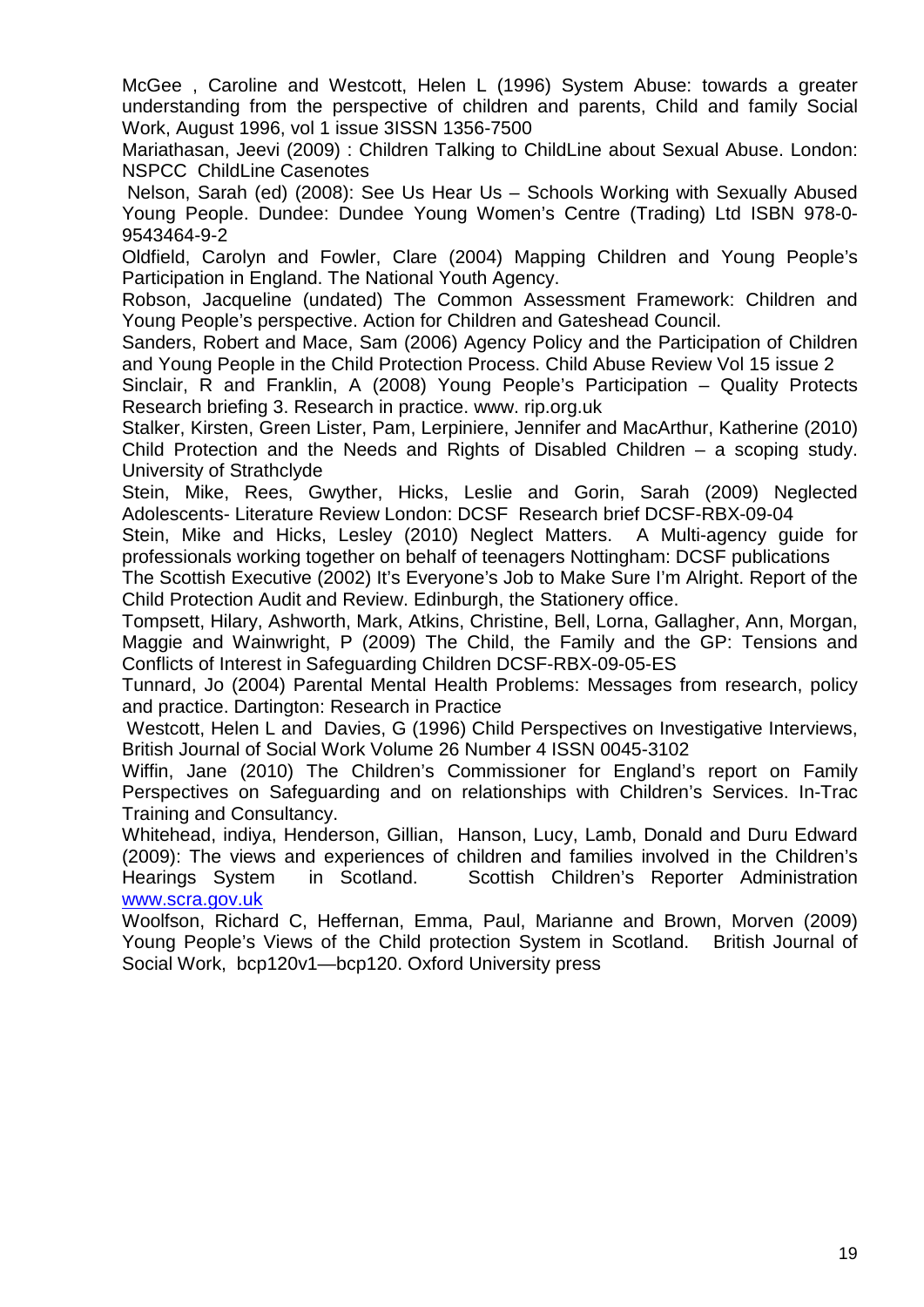## **Part 2.**

## **Experiences of child protection/safeguarding system – children's and young people's views**

## **1 Introduction**

- 1.1 Ensuring that children are kept safe is the most fundamental function of social work with children, young people and families. It is also a highly sensitive, complex and difficult area, with some families being characterised as 'reluctant' or 'resistant' to interventions. Recent research by Jane Wiffin, mainly based on interviews with adult service users, has attempted to unpick the idea of 'resistance' and identify effective ways of working through exploration of the views and lived experience of families.
- 1.2 In commissioning this research with Action for Children, C4EO seeks to better understand interventions that work and what doesn't, and how social workers can be most effective in engaging with children and young people where there is a safeguarding issue. This research puts the views of children and young people at the centre.
- 1.3 Action for Children is the largest provider of family support services in the UK and has a long history of work which focuses on partnership with families. Listening to the voice of children and young people is at the heart of this work. Our Participation Strategy ensures a strong culture of participation in all of our work, so that children and young people are involved in the work done with them, in all decisions affecting them, and in shaping the services that we deliver. Our services foster strong and trusted relationships with children and young people who have experienced social work interventions – both our own and those of statutory agencies – and we are well placed to gather and represent those views.

## **2 Methodology**

- 2.1 Young people were prepared by project staff to enable them to take part, and advance information was provided to them about the aims of the research. Information required by the research commissioned by C4EO was distilled into questions appropriate to the children and young people involved, beginning with how they came to be involved with social work and covering their experience of social workers, what they have liked and not liked, and their ideal social worker. In-depth interviews were arranged taking up to 40 minutes each. Young people received some advance information about the content of the interviews.
- 2.2 Young people were assured that what they had to say was important and would be written into a report with the aim of influencing practice, but that their identities would be kept confidential. They were also assured that, since the research would cover sensitive areas, they did not have to talk to the researcher about anything they were unwilling to share. It was explained to them that if any current safeguarding concern was raised by them in the course of the interview, the interviewer would need to share this information to make sure that they and anyone else at risk were kept safe, and each young person had the opportunity to talk to their support worker following their interview. Children and young people received certificates to acknowledge their contribution to the work, and a voucher to thank them for taking part. A young people's version of this report was also supplied to them.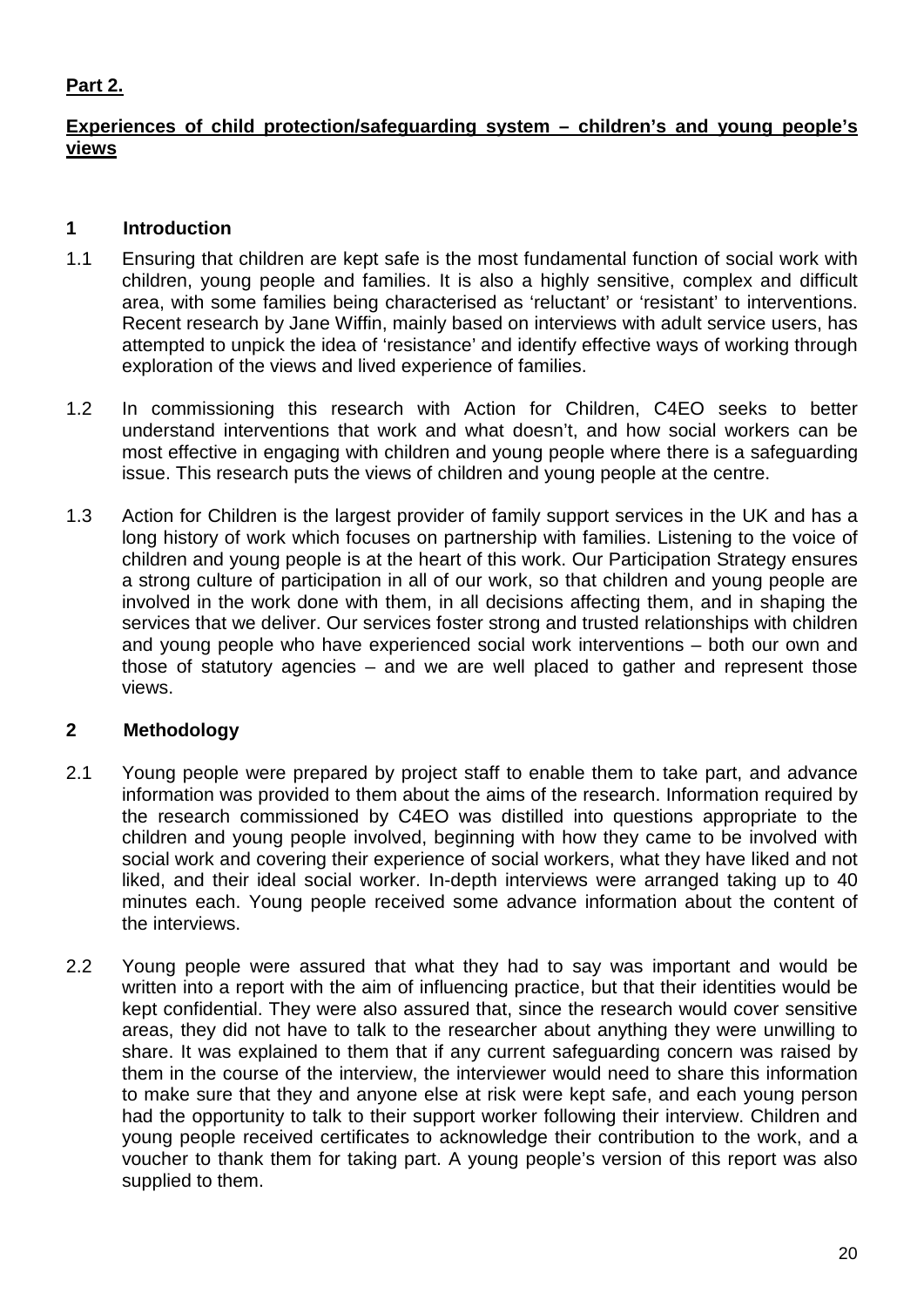## **3 The children and young people who took part**

- 3.1 9 children and young people took part. Their ages were between 6 and 16 years, with the average age being 11 ½. There were 5 females and 4 males. All were white British. None had a physical disability, but one young person identified himself as having ADHD.
- 3.2 All of them had experienced safeguarding and social work interventions, and were from families being supported by the Family Intervention Projects (FIP). FIPs are small, community-based services working intensively with families for a limited period of time. The families involved are usually affected by a range of issues and FIPs aim to reduce risk by working on specific targets such as maintaining a tenancy or reducing anti-social behaviour, as well as practical support and parenting work. Four Action for Children FIPs in the North West of England were involved: Assfam in Salford, Foundations in Greater Manchester, Blackburn with Darwen and Hyndburn FIP.

## **4 Children and young people's views**

## 4.1 **Becoming involved with social work/safeguarding**

## *4.1.1 How their family became involved with social work*

Most of the young people had been involved with social care for less than two years and were living with their family or a member of the extended family. In some cases the family accommodation was provided by the FIP. They identified a range of issues affecting their family including alcohol problems, illness, family break-up, non-school attendance, being harassed by gangs, trouble with other families, offending, unemployment, child sexual abuse, rape, bullying and domestic violence. One young person explained that there was a difference between parents 'not coping' with the children and other pressures on the family:

"It's not my mum's fault, she can cope with the kids, but not the problems around her."

Sometimes young people identified that an incident or series of incidents had sparked the involvement of Social Services:

"Me and my brother were messing about and he got in trouble with the police . . . mainly it was my brother . . . with me it was only two or three times."

"My sister was missing for five days . . . then we all got put into child protection because they thought we were all at risk."

Younger children in particular were not always sure how their family came to be involved, and not all referred to the safeguarding dimension:

"I think my family moved here to get my family back together again. My brother wasn't going to school, I used to be bullied in school, and I'm not sure what happened before we moved here."

It is clear that children and young people see social work intervention in the context of a wide range of issues affecting them and their family.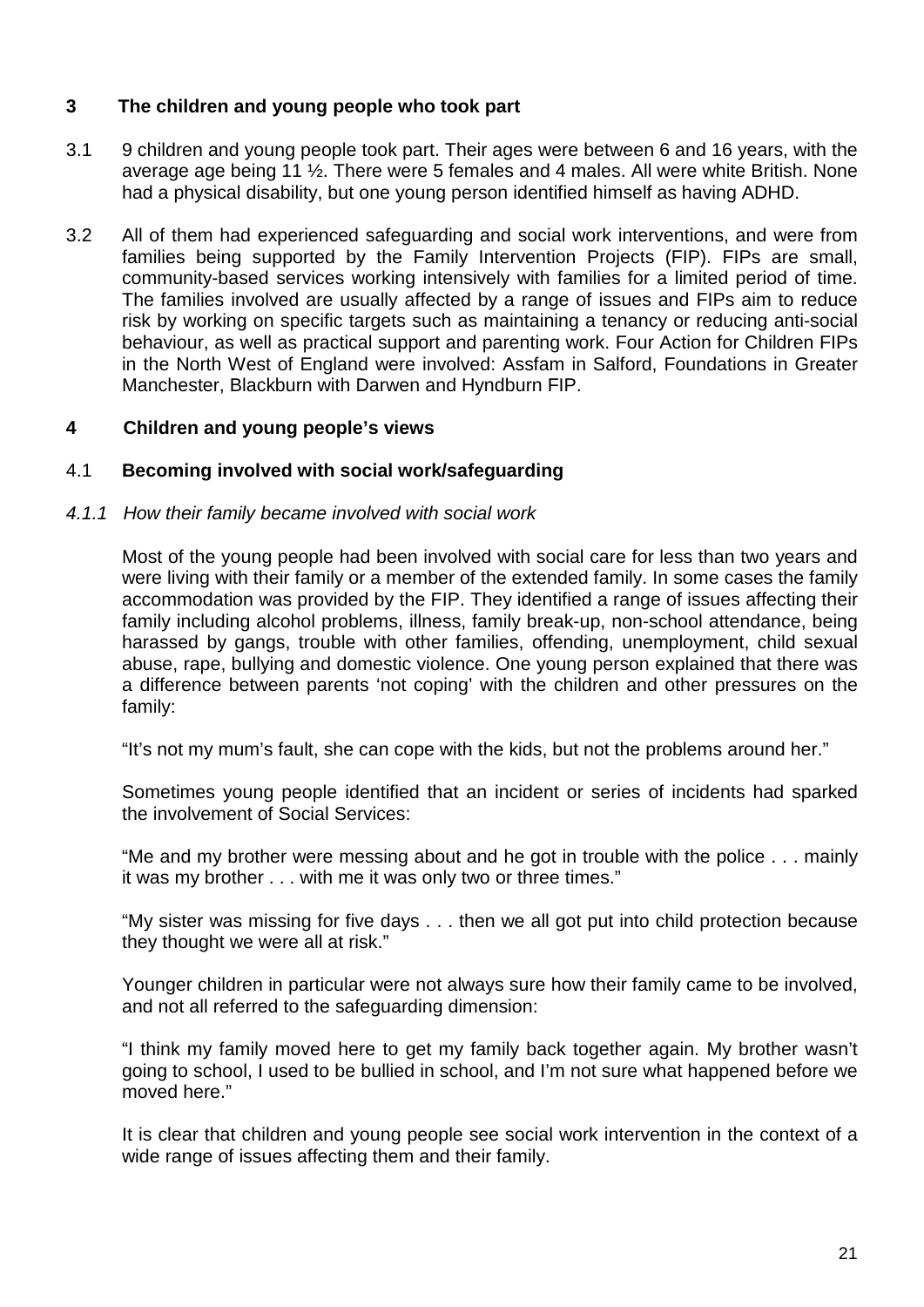### *4.1.2 Experiences of the child protection system*

Those who recalled and talked about this said they had been anxious about the involvement of large numbers of professionals talking about them, lack of information, and adults not listening to them:

"There was a child protection conference and there were comments from everyone involved with us - doctor, dentist, teachers, everybody."

"There was a child protection investigation when I hurt myself. I didn't like it as there were too many policemen accusing me of someone hurting me when I had hurt myself. There were too many people involved. It would have been better if I had to speak to less people – it was embarrassing."

"I didn't attend the conference, it was when I was at school. I felt nervous because my teachers went to tell them what I was like, it felt weird because I didn't know what they had said about me."

### 4.2. **Young people's views on social work involvement**

#### *4.2.1 Having a social worker*

Having a social worker was a fairly recent experience for most of the young people. Most had had only one or two social workers but one reported having had "lots, I don't know why." Some reported not knowing what to expect:

"Having a social worker didn't feel normal at first, I didn't know anyone who had one."

"Friends asked me why I had a social worker and what they were for, which felt weird."

Some had heard negative views from other people:

"I heard about nasty social workers from my friends, they are always butting into families."

"There are these myths that social workers are nasty, they harass you."

#### *4.2.2 Positive experiences of social workers*

Most of the young people's views on the social workers they had been involved with were overwhelmingly positive, and all had had positive experiences. Young people generally distinguished between their current Action for Children support worker and social workers from Social Services, but they talked very positively about social workers from both the voluntary and the statutory sector:

"Most people think social workers are coming in to be nosy, but we thought it was nice that she was helping us."

"The worker I have now, I really think a lot of him."

"The social worker who came to see us was kind, thoughtful, very nice."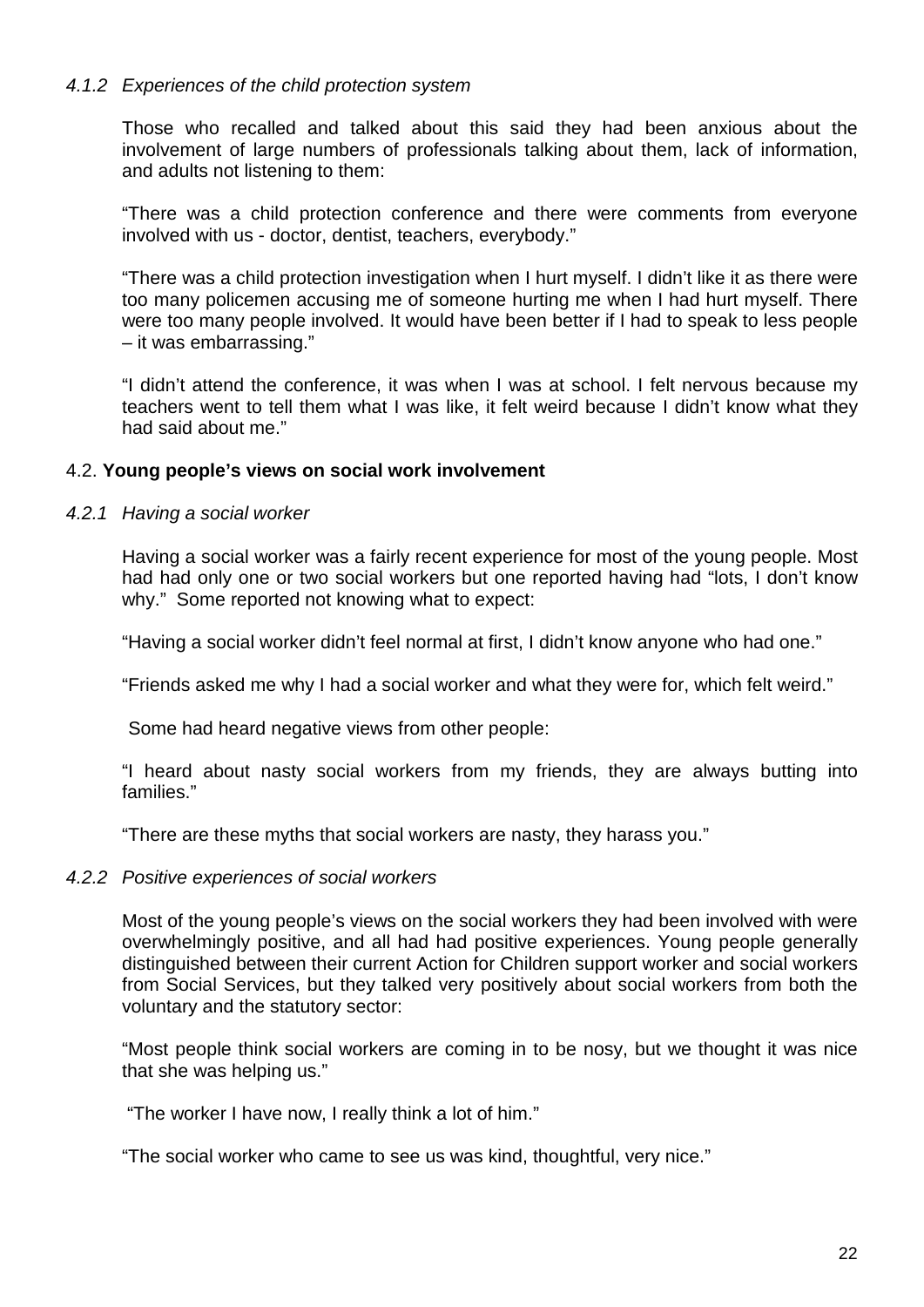Only two reported negative experiences, but almost all were able to identify characteristics that they wouldn't want a social worker to have (outlined in section 4).

#### *4.2.3 Different approaches*

In the young people's experience social workers varied in personality and approach:

"I feel like they [two different social workers] were from two different worlds."

"Some social workers are really stressy but mine is good."

Some young people explained that different social workers had different roles at different stages in the safeguarding process, and this affected the way they worked:

"It was a short term contract to make an assessment on us but that meant she didn't get to know us. It wasn't like she was a different kind of person, the job she was doing was different. The next social worker took the time to get to know us much better."

"[Our first social worker] was more enforcive – you have to do this and you have to do that – I realise that that was to protect us."

### 4.3 **Things social workers do that help**

Young people's comments on this fell into six key areas: the way their social worker talked and listened to them and kept in touch; providing practical help and sorting out problems; getting them involved in activities; being positive and providing fun; getting on with the serious and important things; and helping with behaviour.

#### *4.3.1 Talking and listening*

All the interviews reflected that young people felt it was important to have a social worker who was easy to talk to. This involved being respectful and not talking down to the young person, offering choices, giving explanations, being calm and having an informal manner.

"Speaking to me like I am an adult."

"Offering me choices and advice, and letting me take responsibility for my choices."

"She always speaks as if I've got a choice." "Explaining the child protection investigation to me"

"She speaks calmly and stays calm, this is good as it teaches me to stay calm too."

"Talking to me nice and not stressing me."

"My worker is not formal, she can talk to me."

"Listen to me, don't talk down to me."

Creating the right relationship and setting so that young people can talk about problems was seen as crucial: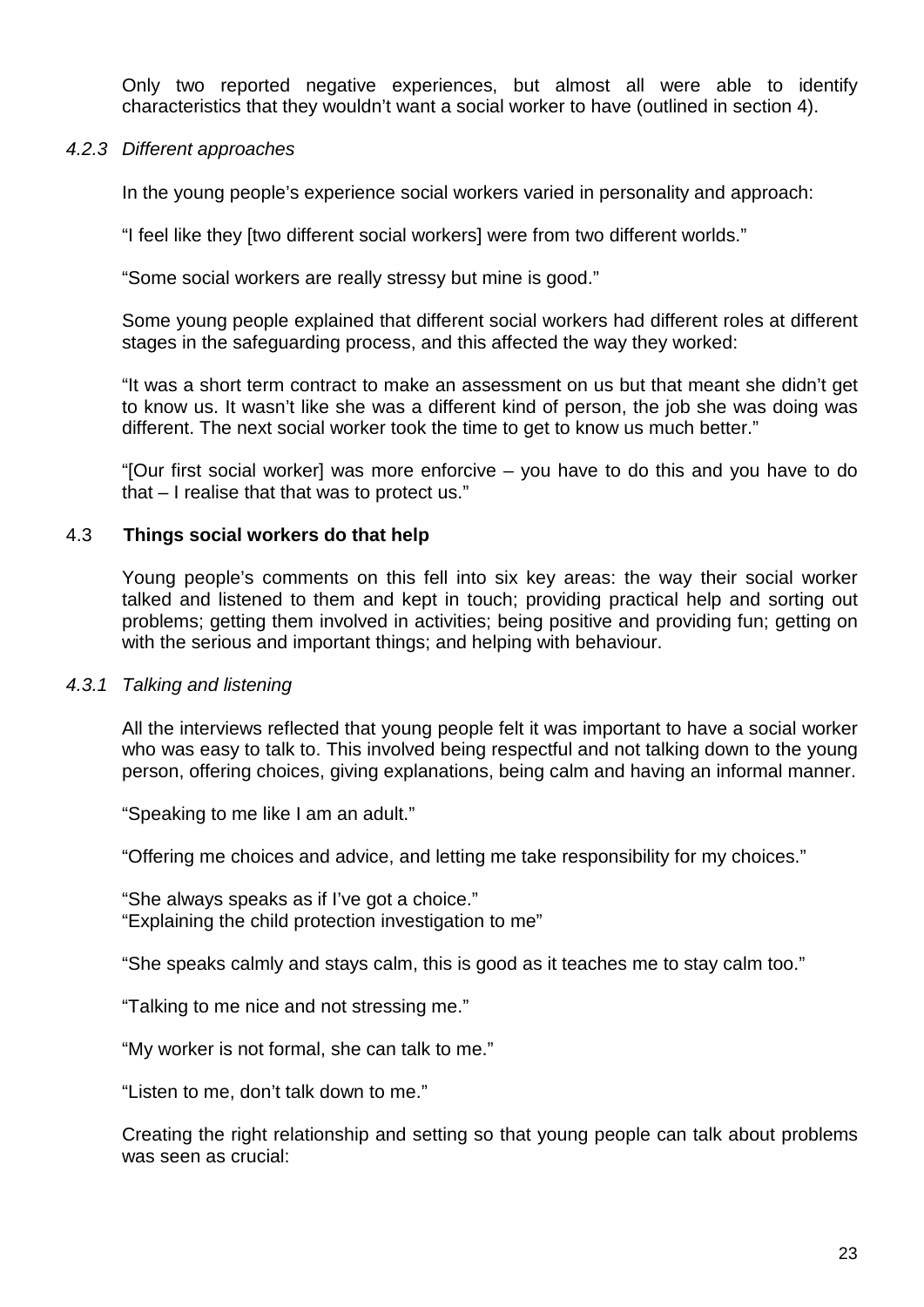"I have one to one chats so I can get all my problems out."

"I can tell them anything so the things I tell them can get sorted out."

"I don't mind being alone with my support worker."

Keeping in touch regularly was also seen as important:

"Regular contact, just a phone call to see how you are getting on. We're in touch every two days; it really helps me to talk through what I've been through."

"She helps me by asking if I've had any breakfast."

"She comes to visit us, she sees us a lot."

### *4.3.2 Practical help*

Practical support both for themselves and their families was a major theme for all of the children and young people who were interviewed. Support ranged from helping with household items to helping parents plan for everyday needs, intervening with other agencies, and supporting parents and young people with other agencies. Asking if there is anything the young person wants help with is also important.

"Asking me if I want help with something . . . willing to help with anything you struggle with."

"She talks to my mum and helps everyone. Like budgeting, and she had her benefits stopped, our worker helped her get what she was entitled to."

"My bed was broken, she helped me get a new one. She arranges things for my mum so we're not in a mess trying to do things at the last minute. It has taken a lot of pressure off my family."

"She is clever, she helped us with the television."

"She helped stop the bullying in school, she went to see the head teacher to stop it and now I am much happier."

"I was being late for school because I was waiting with my sister for her school bus, she organised transport for my sister so she is safe and I'm not late."

"Offering to come to meetings and interviews, it really helps me as I sometimes get nervous and I don't always make myself clear."

### *4.3.3 Getting us involved in activities*

Involvement in activities was also a major theme for all interviewees. This may reflect more on their experience of intensive FIP support work than on social work, but most were in no doubt of the value of activities and could point to ways in which their life had improved as a result. Doing activities with the young person also helped to engage them with the work.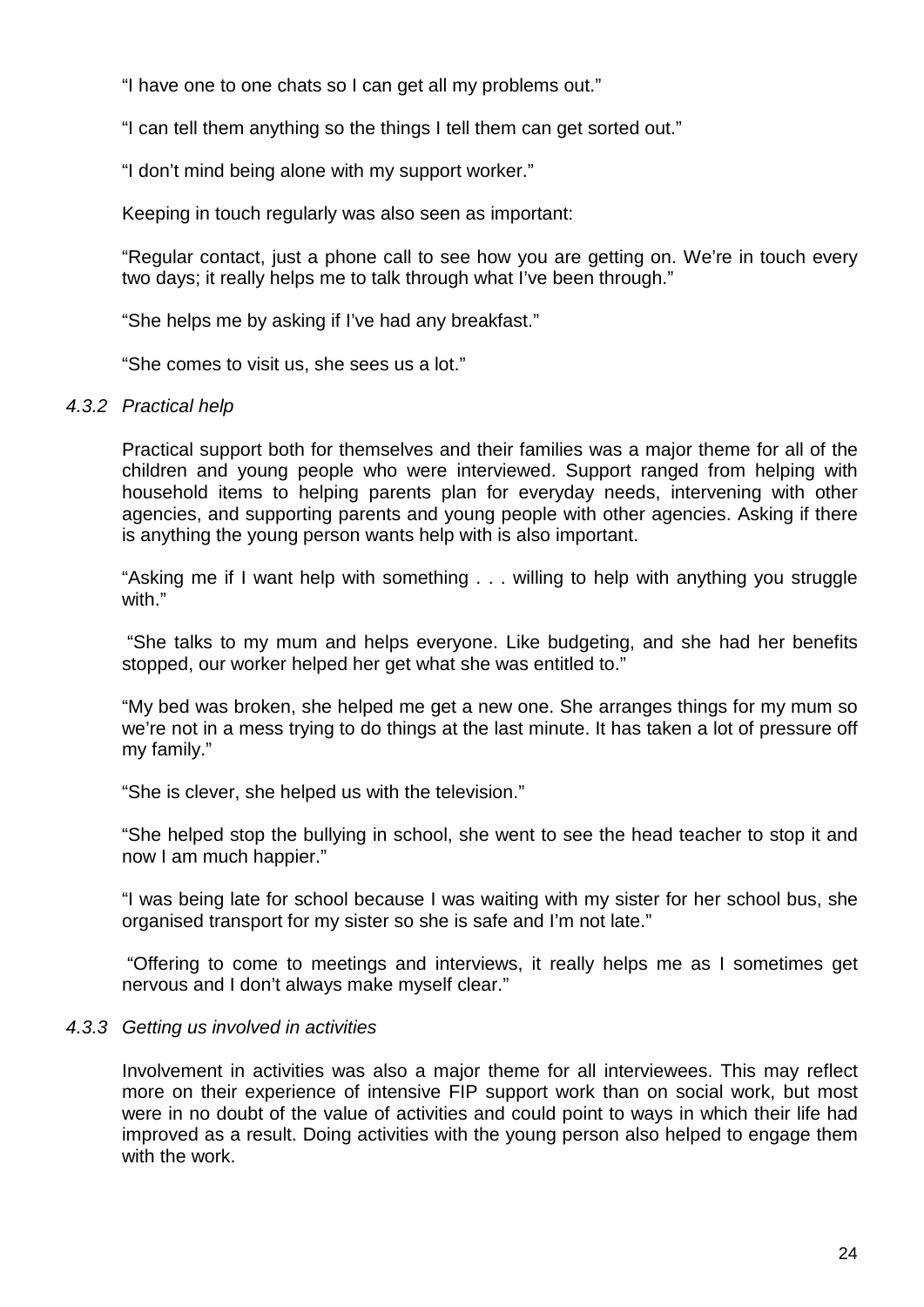"Our worker helps us to get out more, encouraged us to go swimming, it's important because my dad just likes to stay in but it's helped us do things together as a family."

"Getting me into activities and sports, it helps me because it calms me down."

"She does activities with me and helps me do jobs and cooking and stuff."

"We go to football matches, bowling, stuff like that. It's helped my confidence. It's helped me make friends, I didn't have any friends where I lived."

"I wasn't going out of the house before I had a social worker. Now I'm getting out more and my school work has improved."

"My ideal social worker would be based in a bike shop so we could ride the bikes often and it wouldn't be boring."

"She helps me by playing with me."

"It makes me feel happy when we do art."

### *4.3.4 Positive attitude and fun*

Perhaps it should not be a surprise that being happy and fun were seen as important for most of the interviewees:

"She does the work in a fun way, she gets along with everybody."

"If they are a happy person it helps the young person to be happy."

"They should not be too serious or formal, not be a wet blanket or too boring."

"Try to be happy and smiling, it makes other people smile."

"If they have a negative attitude it has a negative effect on you."

Kindness was also a personal quality mentioned by some young people.

### *4.3.5 Getting on with the important things*

Young people appreciated that there were serious and important issues affecting their family, and appreciated that their social worker had addressed these in a straightforward manner.

"There were some really important things that had to be sorted out at the time, and she just got on with them and gave us information."

"He tackles a problem bit by bit so it will get done."

"She is very helpful with practical and serious things."

Getting on with the important things was not seen as contradicting the "fun" comments; One young person explained that a balance could be achieved: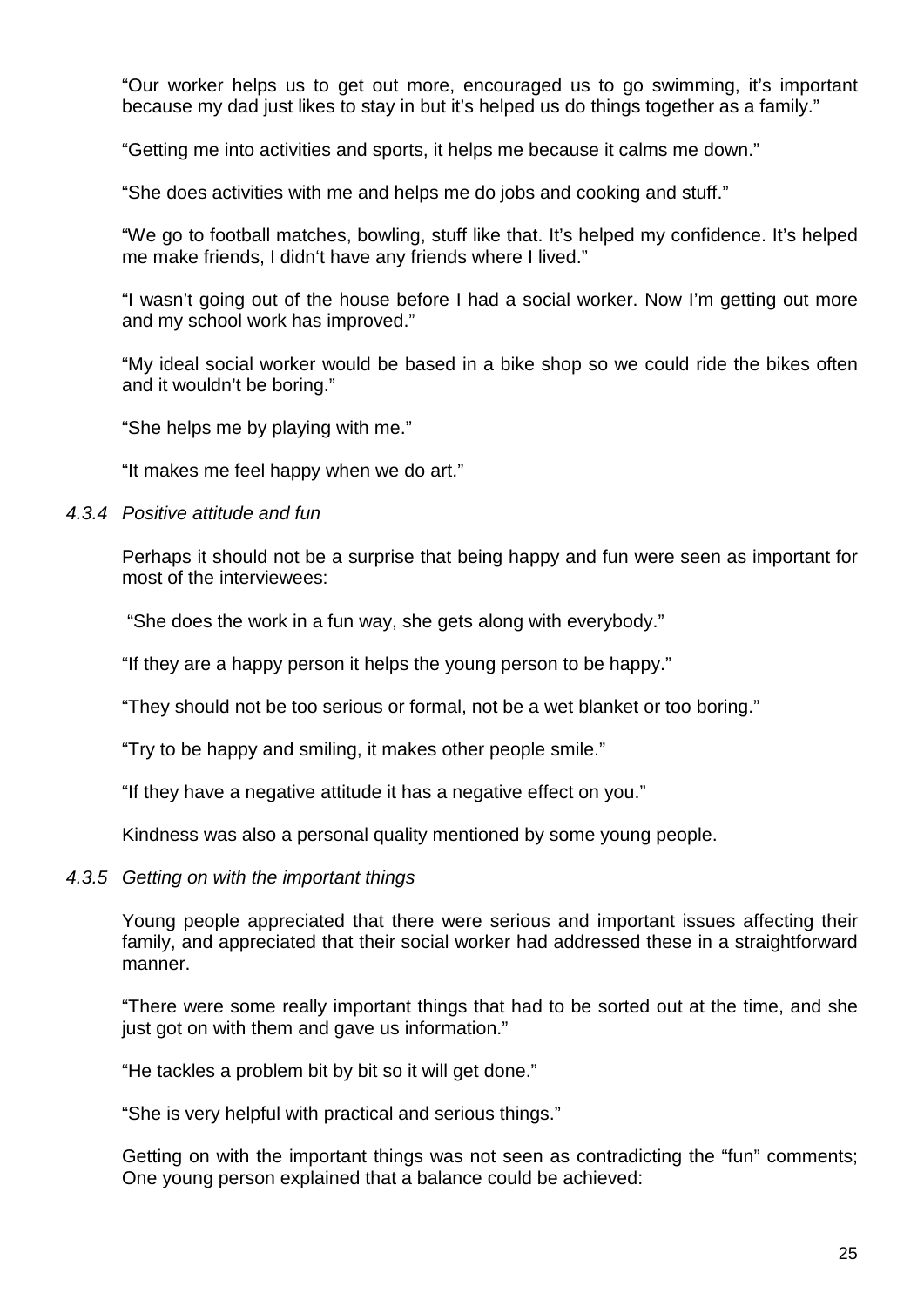"Do the things the young person wants to do, and find a way to do the work that needs to be done as well."

#### *4.3.6 Help with behaviour*

Some young people recognised that their social worker had helped their behaviour. In some cases they valued that the social worker modelled positive behaviour that their parent/s did not exhibit:

"She has helped me with my attitude, I used to swear at my mum and the social worker taught me not to."

"She teaches me right from wrong."

"She helps me to be calm, my mum is not calm so I can learn from my social worker."

### 4.4 **Things young people would like social workers to do differently**

### *4.4.1 Keep us involved and informed*

Young people reported not always knowing what was going on, and feeling better when they did know:

"It felt a bit mysterious, not scary, but I wondered what was going to happen. As things went along I felt much more comfortable with it because it was explained to me . . . now we have meetings every month so I know what's been going on."

"She didn't give me information about the conference, she thought I was too young or wouldn't understand. When I read the report I found there were a lot of things she hadn't told me about."

"Let me know all the information, don't keep it from me. If I don't understand, take the time to explain it to me."

"Don't shout, explain stuff."

### *4.4.2 Work with the whole family*

Young people felt social workers should keep in mind the effect on all of the family members when they were working with one child or the parents.

"Our worker would boss my mum and dad around. Not explaining, but telling them. It felt weird to have them undermined. It was confusing for me that they weren't in charge any more."

"They did a lot of things to help my sister but I had to work things out for myself. If you're working with a family don't leave anybody out."

"They need to take the child out of the family to talk one to one. Sometimes I'd be worried I was going to say something that would upset my mum."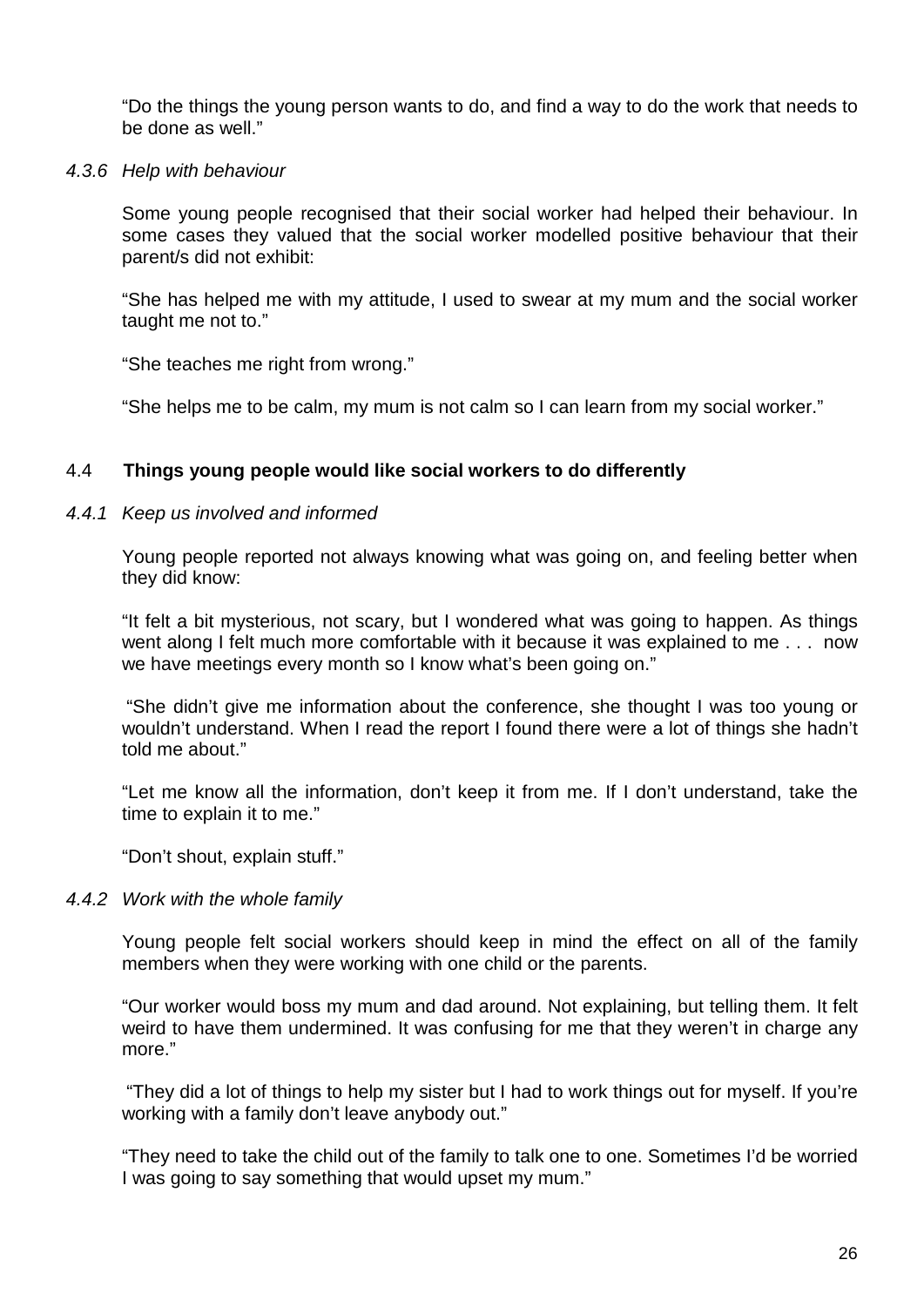The point was also made that they should work with the support links that exist between family members:

"My sister confides in me. She wouldn't tell the social worker stuff but she would tell me so I could say things on her behalf. The social worker didn't like this . . . she wanted her to say it . . . .they should be open to listen to what other people in the family might say on their behalf."

### *4.4.3. Build our trust*

"They need to take the time to get to know me. So they are someone I can open up to and feel safe talking to about a personal problem."

"It feels weird to talk to someone about very personal things if you don't know anything about them."

"We felt she was butting in and she was nosy about our private business, personal things, questions we didn't want to answer. So we didn't talk to her. Then she would say to other social workers that we wouldn't tell her anything. She tried to get our case moved up, telling other people it was more serious than it was. If she hadn't gone behind our backs we would have trusted her a lot more."

"You should take them on an activity so they don't feel they're talking to a stranger."

### *4.4.4 Put themselves in our shoes*

"They need to think like a teenager………think about what things are important to you." "They should treat us they way they would want to be treated, not like a little kid." "Do what suits the young person not just what suits you."

### *4.4.5 Don't tell us what to do*

"They shouldn't say don't do this, don't do that, they should advise us and let us make choices."

"They should try and persuade me what's good for me, not tell me."

"She was always telling us what to do. I felt like she was trying to control my life so I chose not to talk to her that much; she made me nervous."

"I'd just ignore them if they stressed at me, told me what to do or told me off."

### **5 Conclusions from the consultation**

5.1 The quality of the relationship between the social worker and the young person is clearly key, and this will determine the effectiveness of the work. As well as the social worker's personal characteristics such as being positive, kind, easy to talk to and so on, offering practical help to the family and getting involved with the young person in activities help to build the relationship. Where young people felt uncomfortable with a social worker they tended not to talk to them, and this would affect the quality of an assessment – as not all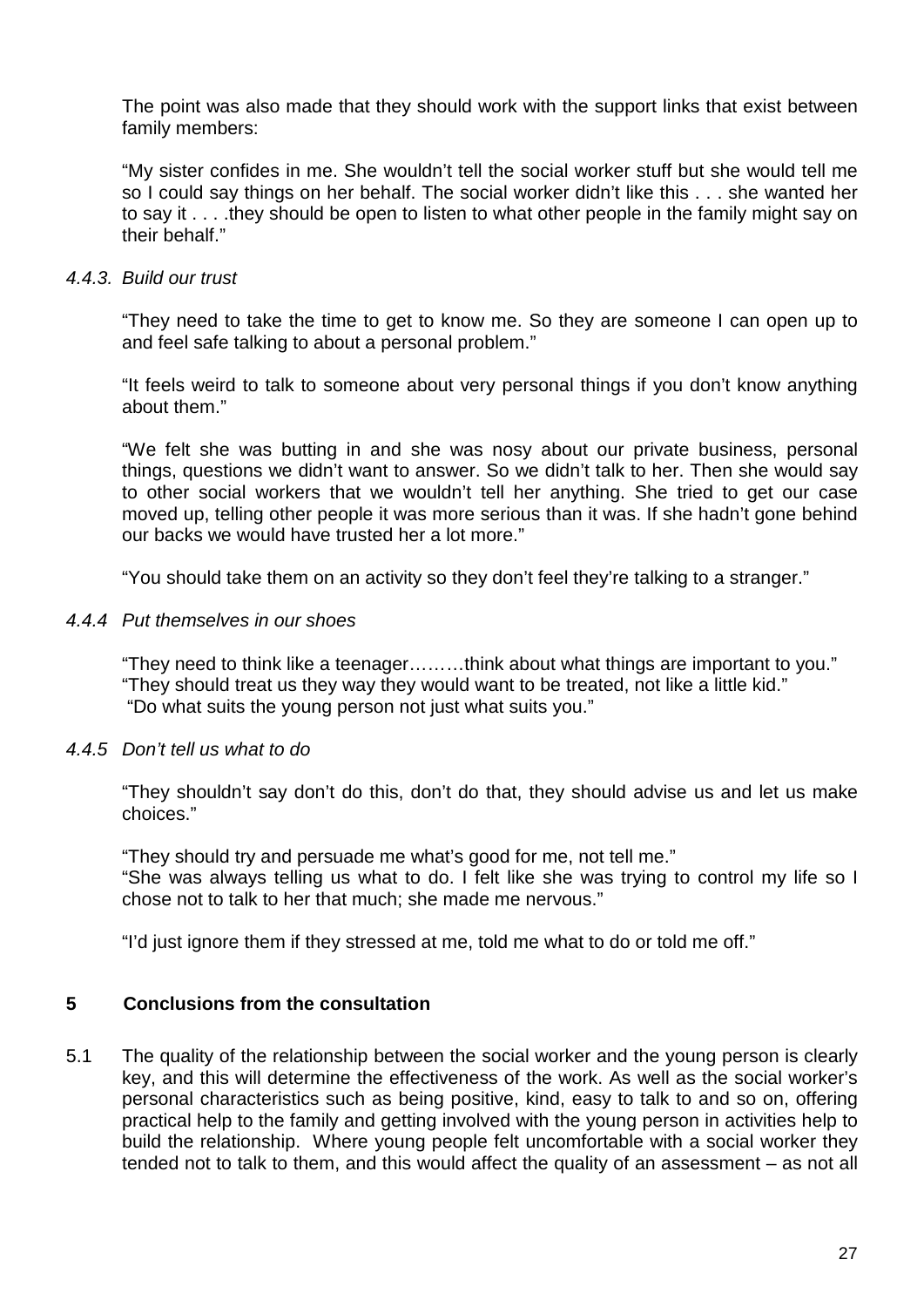the young person's information would be known, and non-communication could be interpreted in different ways - and therefore the quality of any intervention. The time needed to build an effective relationship does not sit well with the urgency of safeguarding assessments.

- 5.2 However, what the young people have said does point out many characteristics of good practice which should feature in any intervention, such as keeping the young person informed, giving advice and choices, offering explanations, considering the whole family, openness, and seeing the young person's perspective.
- 5.3 There are a number of parallels with Wiffin's findings, particularly around the importance of relationships and the time to develop them; good communication and being honest; keeping in touch; showing respect; workers showing that they care; an informal approach; a family focus and practical support. Both studies flag up that young people and families experience social work practice as inconsistent.
- 5.4 The young people involved in this study were users of projects working intensively with families with multiple problems. They tended to see the whole range of problems affecting their family rather than the safeguarding issue in particular, and identified a wide range of ways in which social workers helped and a range of positive outcomes. This suggests social workers need to take a holistic approach to families and the way they see the pressures affecting them, rather than focusing on one urgent presenting issue. However, if we are to truly acknowledge what young people say about what works – including the importance of basic practical help, activities and fun – we may need to more radically re-imagine what social work is all about.

## **Recommendations**

Based upon findings from Part 1 and Part 2

- 1. **Young person's guide to the safeguarding system:** It is evident that children and young people who enter the system, do not understand it, nor do they know how to access information about child protection processes. A guide for children and young people should be developed to help them to understand safeguarding systems. The suggested content would be as follows:
	- How to tell
	- Jargon buster
	- Safeguarding stages and what to expect at each stage
	- Explanation of who's who
	- Guide to opportunities for 'having your say'  $\mathcal{L}^{\mathcal{L}}$
	- Forums for decision making Conferences, Reviews, Court
	- You are not to blame
	- Your rights
	- Your choices and how you can influence decisions
	- Supportive people where to go for advocacy or support and accompaniment  $\mathcal{L}^{\mathcal{L}}$
	- Information sharing what are others asked and how much are they told
	- **Confidentiality**
	- Complaints what to do if you are not happy with the service that you receive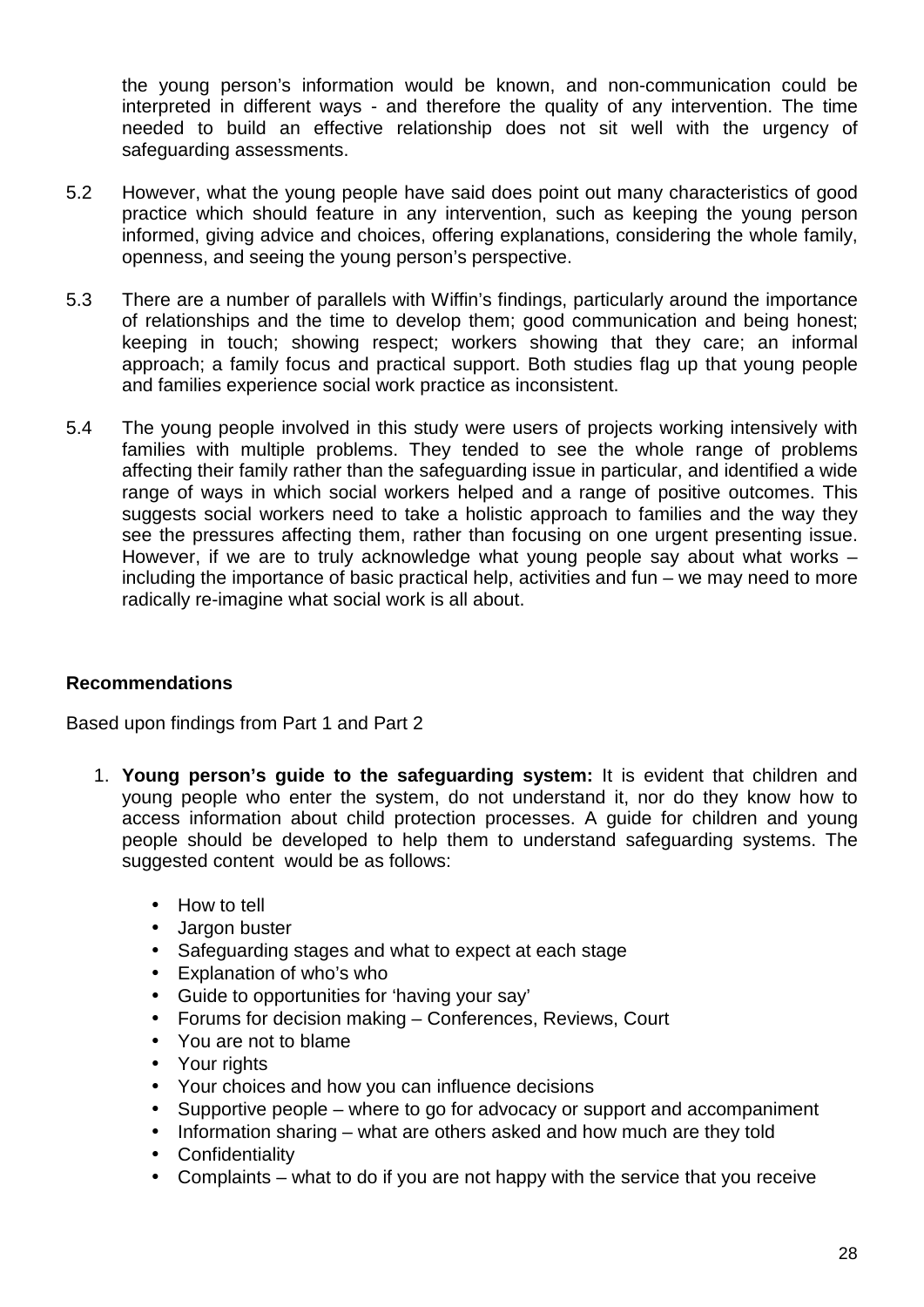This should be written in child friendly language and where possible, young people should be involved in the production of the guide. This is not intended to substitute the dialogue that takes place between the social worker and the child to ensure that the child understands and is kept informed, it is intended as a supplement that the child can read and consider in their own time, with the assistance of a carer or supporter if needed.

- 2. **A 'how to tell' guide:** it is evident that the first stage of telling someone/asking for help can be a very traumatic and confusing period for children and young people. A 'how to tell guide' developed in two age appropriate versions, one for primary and one for secondary schools would make a useful resource, that can educate and empower children of all ages to tell their story and share their concerns in a non threatening and comforting environment.
- 3. **Social work training/good practice:** when social workers are being trained, more emphasis should be put on **a)** the importance of involving children and young people in the safeguarding processes, enabling them to make their choices and decisions, however small in the scale of the investigation/process and **b)** on good practice and skills on how social workers can communicate and engage with young people e.g. they should take the time to ensure that children and young people are prepared for and understand what is happening during a safeguarding process and are consulted at all stages; children's choices and preferences should be ascertained when they are spoken to alone, allowing them the freedom to make choices away from parents or carers who may potentially influenced them.
- 4. **Further research:** there is a distinct lack of recent research evidence (last 10 years) into children and young people's experience of safeguarding systems, and the findings from this project have been based mostly upon historical research and consultation with a small sample of children and young people accessing Action for Children services. Consideration should be given to how further understanding of children's experience of safeguarding systems can be achieved.